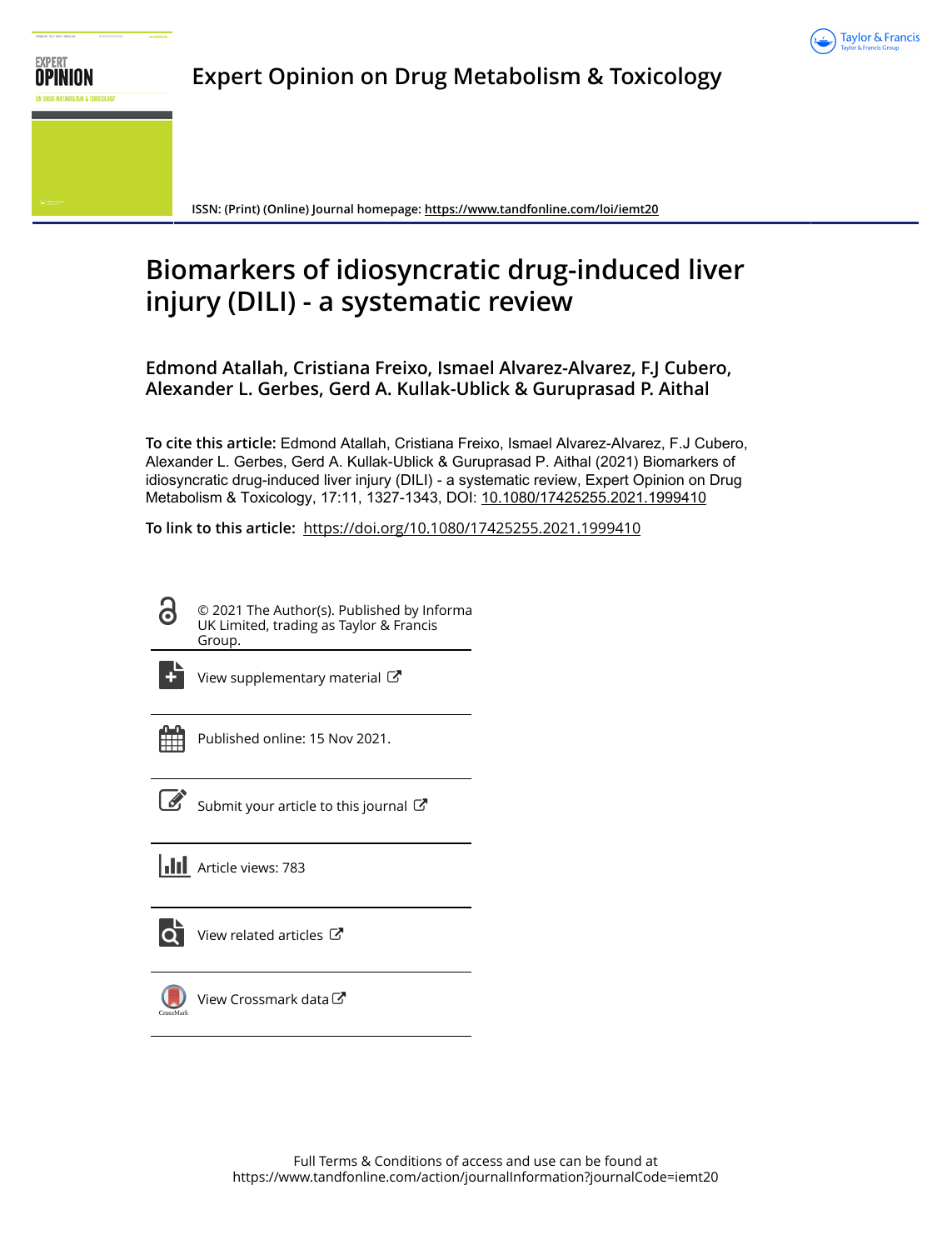## REVIEW

**a** OPEN ACCESS **a** Check for updates

Taylor & Francis Taylor & Francis Group

## **Biomarkers of idiosyncratic drug-induced liver injury (DILI) - a systematic review**

Edmond Atallah @<sup>[a,b](#page-1-0)</sup>, Cristiana Freixo<sup>c</sup>, Ismael Alvarez-Alvarez @<sup>[d](#page-1-1)[,e](#page-1-2)</sup>, F.J Cub[e](#page-1-2)ro @<sup>e,f</sup>, Alexander L. Gerbes<sup>[g](#page-1-3)</sup>, Gerd A. Ku[l](http://orcid.org/0000-0003-3924-4830)lak-Ublick  $\mathbb{D}^{h,i}$  $\mathbb{D}^{h,i}$  $\mathbb{D}^{h,i}$  and Guruprasad P. Aithal  $\mathbb{D}^{a,b}$  $\mathbb{D}^{a,b}$  $\mathbb{D}^{a,b}$ 

<span id="page-1-3"></span><span id="page-1-2"></span><span id="page-1-1"></span><span id="page-1-0"></span>aSchool of Medicine, Nottingham Digestive Diseases Centre, University of Nottingham, Nottingham, UK; bNational Institute for Health Research (NIHR) Nottingham Biomedical Research Centre, Nottingham University Hospitals Nhs Trust and the University of Nottingham, Nottingham, UK; c Cintesis, Center for Health Technology and Services Research, Faculdade De Medicina Da Universidade Do Porto, Porto, Portugal; d Servicio De Farmacología Clínica and Ugc Aparato Digestivo, Hospital Universitario Virgen De La Victoria, Instituto De Investigación Biomédica De Málaga-IBIMA, Universidad De Málaga, Málaga, Spain; <sup>e</sup>Centro De Investigación Biomédica En Red De Enfermedades Hepáticas Y Digestivas (Ciberehd), Madrid, Spain; 'Department of Immunology, Ophthalmology, and ENT, Complutense University School of Medicine, Madrid, Spain; <sup>9</sup>Department of Medicine, Liver Centre Munich, University Hospital Munich, Munich, Germany; <sup>h</sup>Department of Clinical Pharmacology and Toxicology, University Hospital Zurich, University of Zurich, Zurich, Switzerland; 'Mechanistic Safety, CMO & Patient Safety, Global Drug Development, Novartis Pharma, Basel, Switzerland

## <span id="page-1-5"></span><span id="page-1-4"></span>**ABSTRACT**

**Introduction:** Idiosyncratic drug-induced liver injury (DILI) is an unpredictable event, and there are no specific biomarkers that can distinguish DILI from alternative explanations or predict its clinical outcomes.

**Areas covered:** This systematic review summarizes the available evidence for all biomarkers proposed to have a role in the diagnosis or prognosis of DILI. Following a comprehensive search, we included all types of studies in humans. We included DILI cases based on any threshold criteria but excluded intrinsic DILI, commonly caused by paracetamol overdose. We classified studies into diagnostic and prognostic categories and assessed their methodological quality. After reviewing the literature, 14 studies were eligible.

**Expert Opinion:** Diagnostic studies were heterogeneous with regard to the study population and outcomes measured. Prognostic models were developed by integrating novel biomarkers, risk scores, and traditional biomarkers, which increased their prognostic ability to predict death or transplantation by 6 months. This systematic review highlights the case of need for non-genetic biomarkers that distinguish DILI from acute liver injury related to alternative etiology. Biomarkers with the potential to identify serious adverse outcomes from acute DILI should be validated in independent prospective cohorts with a substantial number of cases.

#### **ARTICLE HISTORY** Received 20 July 2021

Accepted 21 October 2021

#### **KEYWORDS**

Drug-induced liver injury; DILI; hepatotoxicity; biomarkers; systematic review

## **1. Introduction**

<span id="page-1-7"></span><span id="page-1-6"></span>Idiosyncratic drug-induced liver injury (DILI) is an unpredictable and serious adverse event with an annual incidence estimated to be 19.1 and 23.8 per 100,000 in Iceland and mainland China, respectively [[1,](#page-16-0)[2\]](#page-16-1). Nonetheless, the incidence of DILI secondary to commonly used medications is significantly higher, reaching 43 per 100,000 users of amoxicillin-clavulanate [[1\]](#page-16-0). Liver biochemistry remains the mainstay of DILI detection followed by causality assessment to identify a temporal relationship between the suspected drug and the liver injury, taking multiple factors into account. They include the time and course of injury in relation to the medication, concomitant drugs, patient's risk factors, exclusion of other etiologies, drug's hepatotoxicity profile, and response to re-administration when applicable. Therefore, an acute elevation of serum liver enzymes (alanine aminotransferase (ALT), aspartate aminotransferase (AST), alkaline phosphatase (ALP), and gamma-glutamyl <span id="page-1-12"></span><span id="page-1-11"></span><span id="page-1-10"></span><span id="page-1-9"></span><span id="page-1-8"></span>transferase (GGT)) following drug administration without other clear clinical reasons is suggestive of DILI [[3\]](#page-16-2). Elevated total bilirubin, specifically conjugated bilirubin, in addition to liver enzymes, can also indicate severe liver injury. However, these markers lack specificity and do not distinguish DILI from other liver etiologies, which can cause a similar elevation in liver enzymes. Moreover, an acute rise in ALT and AST, which may be interpreted as hepatocellular injury, can be secondary to muscle or cardiac injury. Additionally, asymptomatic elevation in transaminases associated with medications such as cholestyramine and heparin do not reflect clinically relevant liver injury [[4,](#page-16-3)[5\]](#page-16-4), while variable proportion of ALT elevations temporally related to drug exposure resolve spontaneously despite continued medication [[6\]](#page-16-5). Yet, there is no universal gold standard for the diagnosis of DILI [\[7](#page-16-6)]. When multiple medications are taken simultaneously, it is frequently difficult to single out the agent that has caused DILI [\[8](#page-16-7)]. Therefore, diagnosis of

CONTACT Guruprasad P. Aithal 2 guru.aithal@nottingham.ac.uk **D** Nottingham Digestive Diseases Centre, School of Medicine, University of Nottingham, Nottingham, UK

This article has been republished with minor changes. These changes do not impact the academic content of the article.

Supplemental data for this article can be accessed [here](https://doi.org/10.1080/17425255.2021.1999410).

© 2021 The Author(s). Published by Informa UK Limited, trading as Taylor & Francis Group.

This is an Open Access article distributed under the terms of the Creative Commons Attribution-NonCommercial-NoDerivatives License (http://creativecommons.org/licenses/by-nc-nd/4.0/), which permits non-commercial re-use, distribution, and reproduction in any medium, provided the original work is properly cited, and is not altered, transformed, or built upon in any way.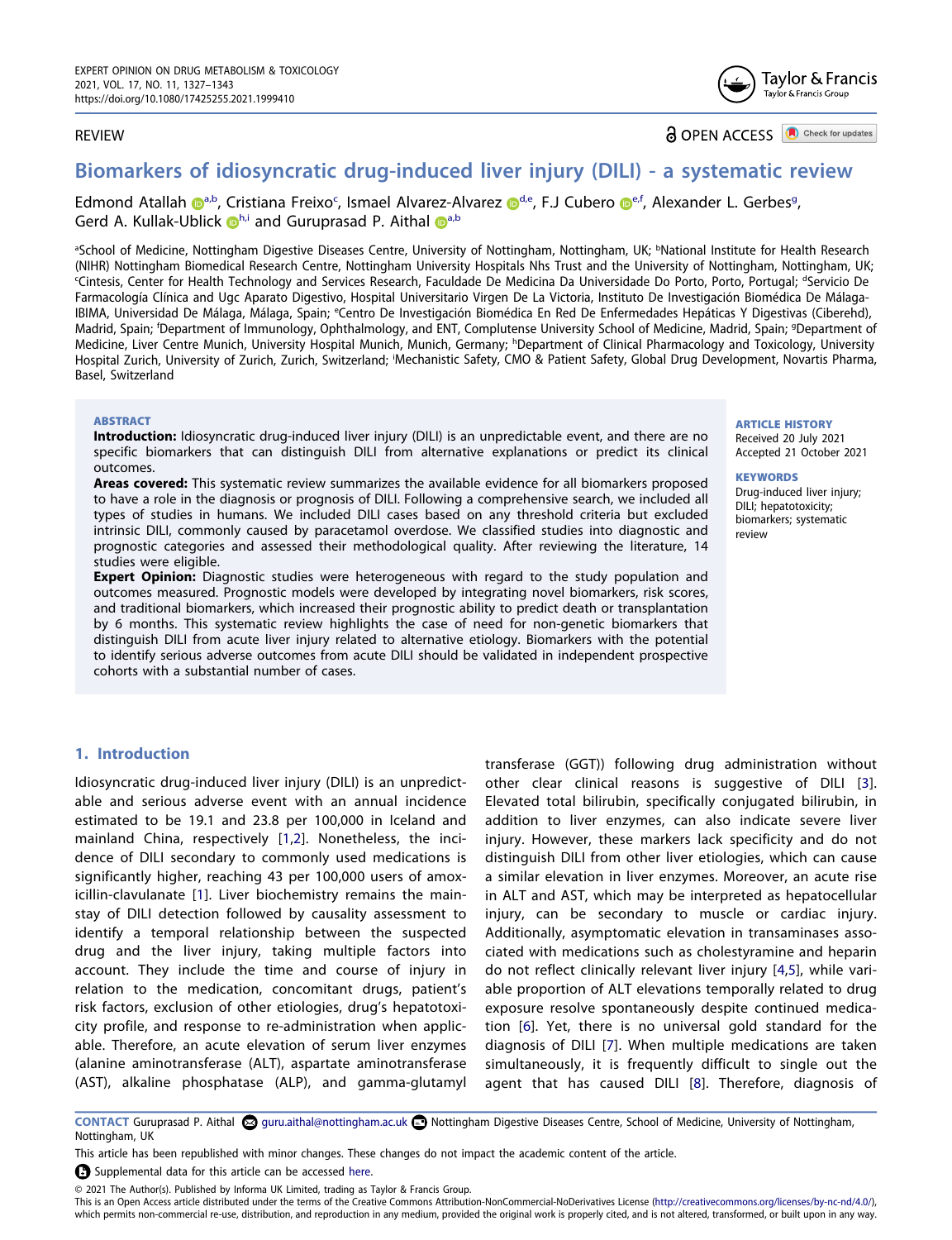## **Article Highlights**

- Idiosyncratic drug-induced liver injury (DILI) is an unpredictable and challenging clinical event. There is a critical need for biomarkers to detect it, differentiate DILI from other liver injuries and predict its outcomes to guide clinical management. Multiple novel biomarkers have been studied but failed to reach full qualification and application in clinical practice.
- This is the first systematic review to summarize the available evidence on the diagnostic and prognostic applications of biomarkers in DILI.
- This review demonstrates significant heterogeneity in study designs and lack of validity for novel biomarkers. Predictive models that combine pre-existing risk scores, liver enzymes, and new biomarkers showed high accuracy for predicting death/transplantation at 6 months following DILI.
- This review highlights the need for a concerted effort from a multidisciplinary international collaboration focused on idiosyncratic DILI to design and coordinate the discovery, evaluation, and validation of novel biomarkers that are suitable for use in the clinical phase of drug development as well as clinical practice.

This box summarizes key points contained in the article.

idiosyncratic DILI remains challenging in new drug development and clinical practice, and there is an urgent need for sensitive and specific DILI biomarkers.

<span id="page-2-0"></span>Definition of DILI based on liver enzymes elevation lacked standardization until 2011, when the international consensus and the European Association for the Study of the Liver proposed threshold criteria for the definition of DILI, which have been implemented since in clinical practice [\[3](#page-16-2)[,9](#page-16-8)]. The pattern of DILI is based on the earliest identified liver chemistry elevations above the upper limit of normality (ULN) that fit DILI criteria and is defined using R ratio, where  $R = (ALT)$ ULN)÷(ALP/ULN). There are three patterns of DILI: hepatocellular (R  $\ge$  5), mixed (R > 2 and < 5), and cholestatic (R  $\le$  2).

The degree of elevation of liver enzymes does not accurately reflect the severity of the liver injury or predict clinical outcome. However, elevated liver enzymes and total bilirubin indicate a worse prognosis, which was observed by Hyman Zimmerman several decades ago and became the basis of Hy's law, which is defined by drug-induced liver injury with ALT > 3 times ULN and total bilirubin >2 ULN after excluding other causes [[10\]](#page-16-9). Furthermore, multiple registries demonstrated mortality/liver transplant rates exceed 10% in DILI patients with a hepatocellular injury with jaundice [[11](#page-16-10)[,12](#page-16-11)]. This usually leads to permanent discontinuation of the investigated drug in clinical trials. Since the risk is 10%, most patients who meet Hy's law criteria will spontaneously recover without liver transplantation. Therefore, although this makes Hy's law a useful tool for initial risk assessment and a predictor of a drug's potential to cause severe hepatotoxicity, it lacks the specificity required for a decision-making algorithm [[10](#page-16-9)].

<span id="page-2-2"></span><span id="page-2-1"></span>Due to the clinical need for sensitive and specific biomarkers for DILI, multiple new biomarkers have been studied in the last few decades. Most studies were mainly in the context of paracetamol-induced DILI, which may differ from

<span id="page-2-3"></span>idiosyncratic DILI due to different pathogenesis of liver injury and early clinical presentation. The development of biomarkers has received regulatory support from the Food and Drug Adminstration (FDA) [[13,](#page-16-12)[14](#page-16-13)]. Despite the efforts put by the Predictive Safety Testing Consortium in the USA and the former Safer and Faster Evidence-based Translation Biomarker Consortium in Europe in the last few decades, novel biomarkers have failed to reach full qualification and application in clinical practice [\[15,](#page-16-14)[16\]](#page-16-15). Due to the increasing interest and importance in clinical practice, a systematic review is warranted to summarize the available evidence of biomarkers for idiosyncratic DILI in humans.

## **2. Methods**

<span id="page-2-4"></span>This systematic review was structured in accordance with the PRISMA checklist and Cochrane handbook for systematic reviews of diagnostic test accuracy [[17](#page-16-16)]. It was registered in PROSPERO (registration number: CRD42020168708). We included all types of studies published in English regardless of publication status or whether data were collected prospectively or retrospectively. We included studies that provided information comparing one or more diagnostic or prognostic biomarkers against traditional index tests in patients with idiosyncratic DILI.

## *2.1. Study design and search strategy*

We searched MEDLINE via OvidSP (January 1946 to 10/03/ 2021) and Embase via OvidSP (January 1947 to 10/03/2021) and restricted our search results to English language and adult population. We designed structured search strategies using controlled search terms appropriate for each database as well as free-text search terms. The search strategy for MEDLINE is shown in Supplementary Material 1. We also searched Scopus, Cochrane Controlled Register of Trials, OpenGrey databases, and clinical trial registers for additional trials (EU Clinical trials register [\(www.clinicaltrialsregister.eu\)](http://www.clinicaltrialsregister.eu) and [Clinicaltrials.gov](http://Clinicaltrials.gov) [\(www.clinicaltrials.gov](http://www.clinicaltrials.gov))) within the same temporal framework as above mentioned. We screened the reference lists of all relevant papers to retrieve additional studies and searched for similar articles related to the final included studies. We contacted relevant authors for further details about the studies when required. We did not perform hand-searching, as there is little published evidence of the benefits of hand-searching for reports of diagnostic test accuracy studies [\[18](#page-16-17)].

## <span id="page-2-5"></span>*2.2. Inclusion and exclusion criteria*

The inclusion criteria were adult population with suspected DILI or hepatotoxicity with raised liver enzymes (ALT, AST, and ALP) based on any threshold criteria. Exclusion criteria were cases with intrinsic (direct) DILI, commonly caused by paracetamol overdose. The index tests studied were all nongenetic biological markers in humans, and we excluded purely mechanistic studies that were done exclusively *in vitro*. There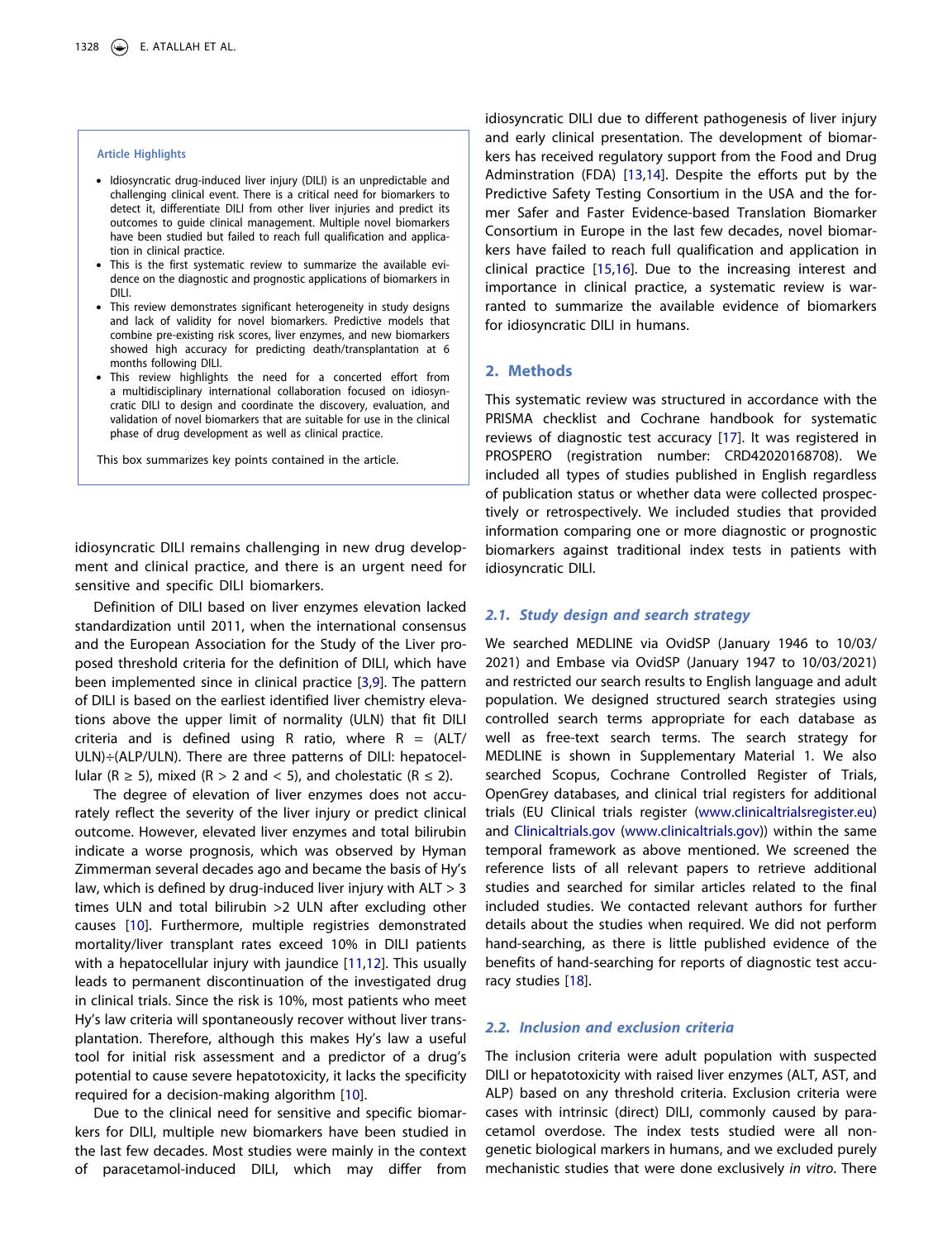is no reference standard available for DILI, and clinical diagnosis is usually based on biochemical alteration and causality assessments. European and American DILI registries (Pro-Euro DILI Network and Drug Induced Liver Injury Network (DILIN)) have an established adjudication process with a panel of experts in the field to make the final decision on the diagnosis [[19](#page-16-18)].

## <span id="page-3-0"></span>*2.3. Outcome definitions*

The main outcomes in the diagnostic category were performance characteristics of non-genetic biomarkers, alone or in combination, to distinguish DILI from other etiologies that form competing diagnoses. In the prognostic category, the primary outcome was accuracy in predicting clinical endpoints 6 months after DILI onset (recovery, persistent DILI, acute liver failure, liver transplant, and death).

## *2.4. Study selection*

Three review authors (EA, CF, and IAA) independently identified relevant studies. We retrieved studies from references that at least one of the review authors judged as relevant. Two review authors independently assessed the full-text articles. We resolved any differences in study selection by discussion. For data extraction, only data from studies that meet the inclusion criteria were used. We included all types of studies published in English regardless of publication status or whether data were collected prospectively or retrospectively. We included studies that provided information comparing one or more diagnostic or prognostic biomarkers against traditional index tests in patients with idiosyncratic DILI. We considered data from abstracts if they meet the inclusion criteria and contained sufficient relevant data.

## *2.5. Data extraction and quality assessment*

Two review authors (EA and IAA) independently extracted the following data from each included study: first author, year of publication, study design (prospective or retrospective; cross-sectional studies or case-control studies that reported results of diagnostic accuracy of biomarkers in people with suspected DILI); inclusion and exclusion criteria for individual studies; the total number of participants; the number of males and females; mean age of the participants; severity of DILI; participants' risk factors of liver disease; tests carried out before testing biomarkers; biomarkers tested (index tests); reference standard; and true positive, false positive, true negative, and false-negative data with receiver operator characteristic curve. When necessary, we sought further information from the authors of the studies. Disagreements between the review authors were resolved by discussion. We used the Quality Assessment of <span id="page-3-1"></span>Diagnostic Accuracy Studies (QUADAS-2) tool to evaluate the quality of diagnostic studies and Quality in the Prognostic Studies (QUIPS) tool for prognostic studies [[20](#page-16-19),[21](#page-16-20)]. We evaluated the two segments of QUADAS-2 evaluation separately, i.e. the risk of bias and applicability. We adjusted signaling questions according to our review. Each of the included studies was independently assessed by two review authors (EA and IAA).

## *2.6. Statistical analysis and data synthesis*

<span id="page-3-2"></span>We summarized the findings from the included studies in a narrative synthesis and classified them based on the type of DILI biomarkers (diagnostic and prognostic), following FDA definitions [\[22](#page-16-21)]. We aimed to perform a quantitative analysis to evaluate the diagnostic and prognostic accuracy of the biomarkers, but it was not adequate due to heterogeneity of the study population and outcomes measured. We summarized the performance characteristics of all the diagnostic and prognostic biomarkers and calculated unreported sensitivity, specificity, and the area under the receiver operating characteristic curve (AUROC) with 95% confidence intervals (CI) when possible.

### **3. Results**

### *3.1. Study characteristics*

Out of 5,809 records (following removal of duplicated), we excluded 5,596 irrelevant papers. We retrieved and reviewed a total of 213 full-text reports to assess their eligibility for inclusion in the review as illustrated in the flow diagram. The identified studies that investigated urine-based biomarkers were done in animal models and in the context of intrinsic DILI; therefore, they were excluded. We excluded 34 studies in humans that did not meet our eligibility criteria. The most common reasons for exclusion were intrinsic DILI secondary to paracetamol overdose and conference abstracts from included papers with insufficient data. We also identified seven registered trials on [www.clinicaltrials.gov](http://www.clinicaltrials.gov) with unpublished results and two trials that are currently ongoing (NCT04269486 and NCT02353455). [Figure 1](#page-4-0) presents a schematic overview of the study selection process.

We finally included 14 studies in the review and classified them into two main categories: diagnostic and prognostic. All studies investigated blood-based biomarkers; we provided a summary of all included studies in [Table 1](#page-5-0).

## **4. Findings**

We have sub-grouped the results into diagnostic and prognostic domains. Out of 14 included full texts, we classified eight studies as diagnostic, four studies as prognostic, and two studies as both diagnostic and prognostic.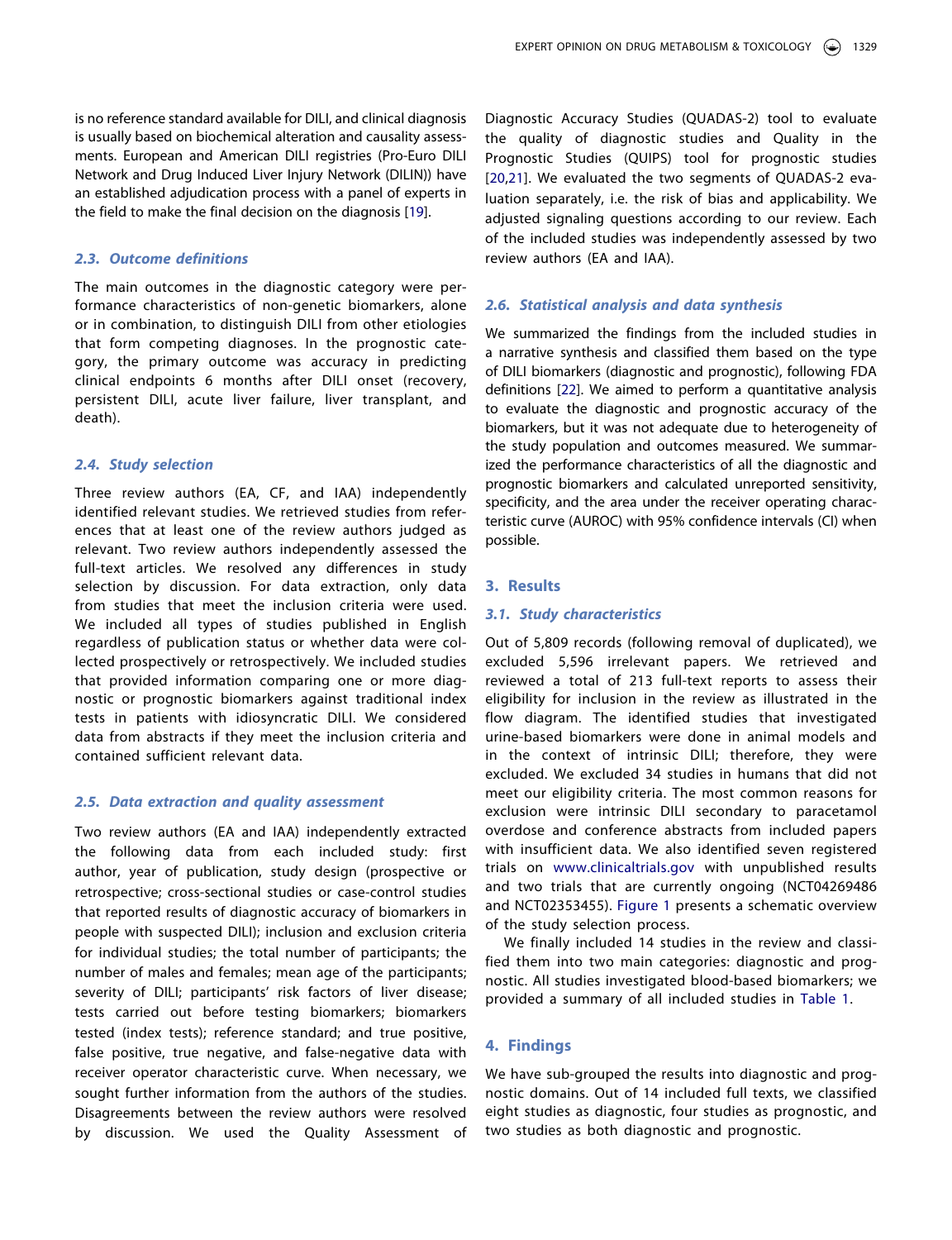

<span id="page-4-0"></span>**Figure 1.** Study selection flow diagram.

#### *4.1. Diagnostic studies*

#### *4.1.1. Study design*

Ten studies investigated the diagnostic ability of biomarkers in DILI. All studies were case control in design, with healthy controls being the main comparator to DILI. Five studies compared DILI with patients receiving drugs or herbal medicine known to cause DILI without developing liver injury [[23–27](#page-16-22)]. Three studies included patients with liver injury from other etiologies. Dragoi *et al*. had patients with acute liver injury unrelated to drug [[23](#page-16-22)], whereas Soga *et al*. had patients with chronic liver diseases and Huang *et al*. included patients with autoimmune hepatitis and hepatitis-B virus infection during an acute flare [[28](#page-17-0)[,29\]](#page-17-1).

<span id="page-4-6"></span>The DILI population varied across the diagnostic studies. Five studies investigated biomarkers for liver injury secondary to specific drugs; one small study investigated dicolofenac<span id="page-4-4"></span><span id="page-4-3"></span><span id="page-4-1"></span>induced liver injury [[23](#page-16-22)], two prospective studies focused on HIV/tuberculosis medications [[24,](#page-16-23)[26](#page-17-2)] and two Chinese studies investigated liver injury secondary to the herbal medicine, *Polygonum multiflorum* Thunb (PM) [\[25](#page-16-24)[,29\]](#page-17-1). In contrast, three studies used samples from DILI patients recruited as part of the DILIN prospective multicenter study in the USA. Bell *et al*. and Steuerwald *et al*. included samples from the same DILIN cohort [\[30](#page-17-3)[,31\]](#page-17-4), whereas Church *et al*. combined DILIN samples with two other cohorts from SAFE-T network and had the largest number of DILI samples overall [\[27](#page-17-5)].

<span id="page-4-8"></span><span id="page-4-7"></span><span id="page-4-5"></span><span id="page-4-2"></span>The threshold of liver enzymes used to define acute liver injury varied across studies as per [Table 1](#page-5-0). One study, Ma *et al*., defined DILI as ALT > 40 U/L and total bilirubin (TBL) >20 µmol/L [[32](#page-17-6)], whereas Thulin *et al*. defined it as ALT > 3 times ULN similar to SAFE-T cohorts [[24](#page-16-23)]. Rupprechter *et al*. described DILI as  $ALT > 3$  times ULN with symptoms or  $> 5$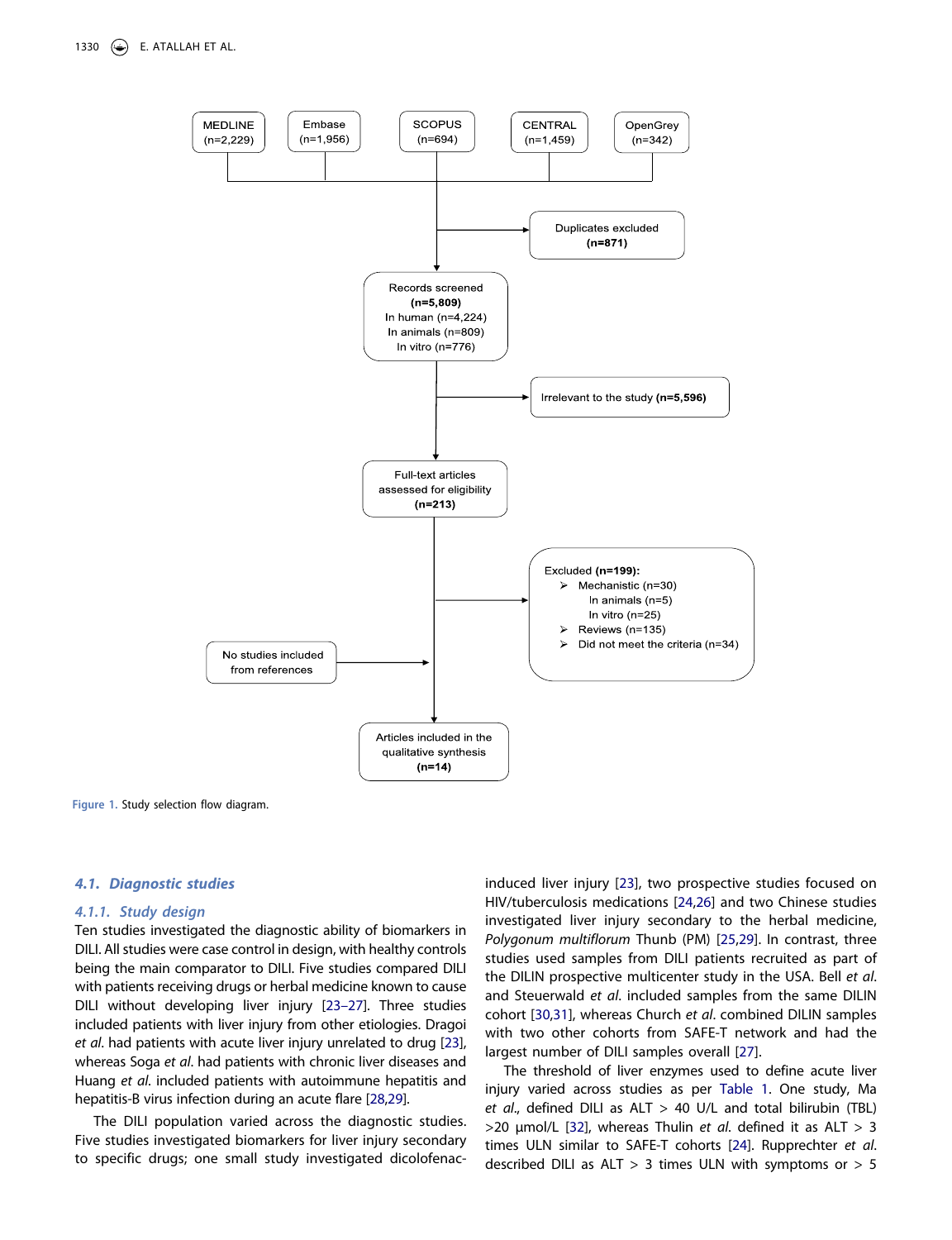<span id="page-5-0"></span>

(Continued) (*Continued*)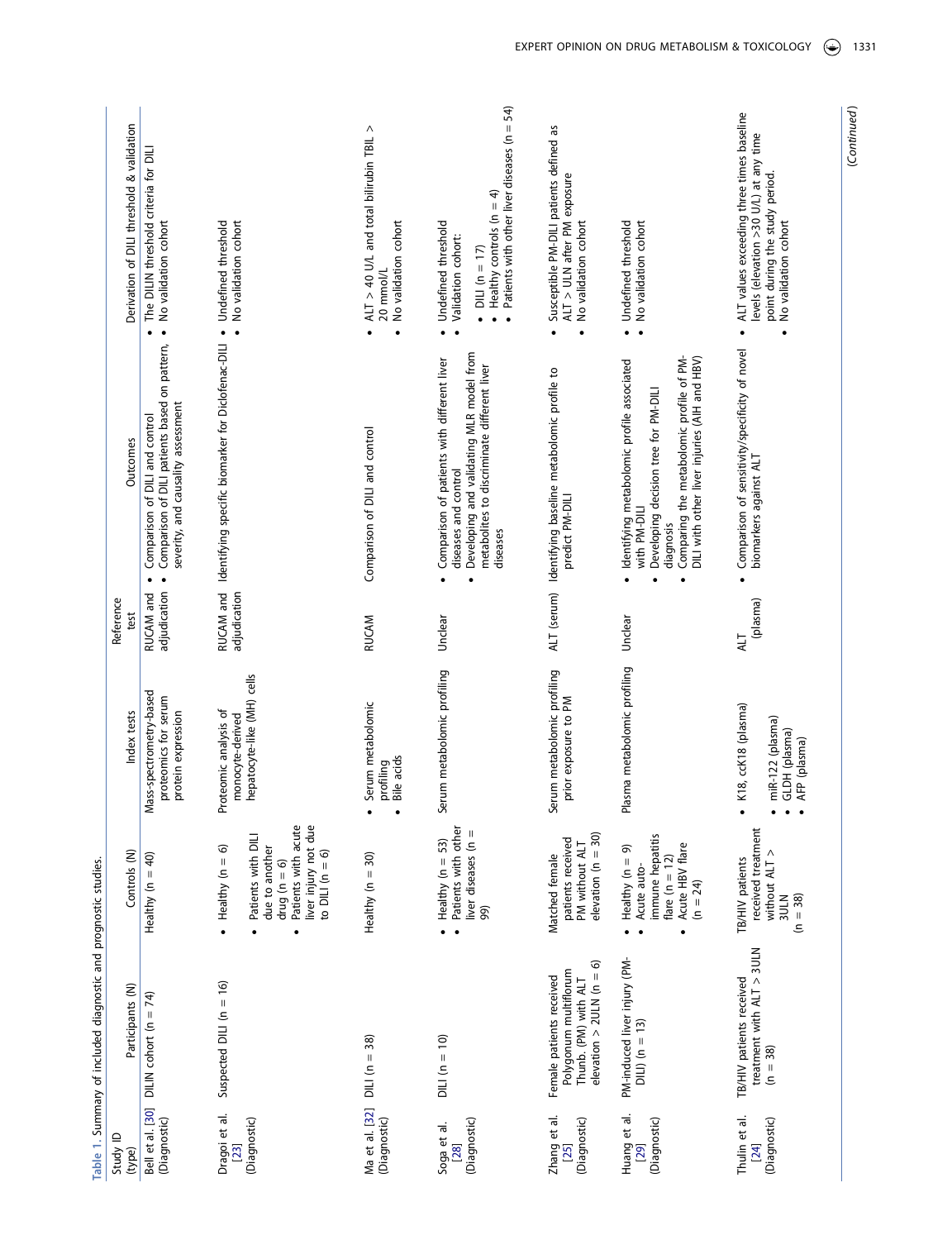|                       | Derivation of DILI threshold & validation | $ALT > 3ULN$ in the presence of symptoms<br>$or$ > $5$ ULN in the absence of symptoms.                                                                                                                                                                          | DILIN cohort: the DILIN threshold criteria<br>2ULN, within the last four weeks before<br>SAFE-T cohorts: $ALT > 3ULN$ or $ALP >$                                                                                                                          |                                                                                                                               |                                                                                                                                                                                                                                                                |                                                                                                                                                                                                                    |
|-----------------------|-------------------------------------------|-----------------------------------------------------------------------------------------------------------------------------------------------------------------------------------------------------------------------------------------------------------------|-----------------------------------------------------------------------------------------------------------------------------------------------------------------------------------------------------------------------------------------------------------|-------------------------------------------------------------------------------------------------------------------------------|----------------------------------------------------------------------------------------------------------------------------------------------------------------------------------------------------------------------------------------------------------------|--------------------------------------------------------------------------------------------------------------------------------------------------------------------------------------------------------------------|
|                       |                                           | No validation cohort<br>$\bullet$<br>$\bullet$                                                                                                                                                                                                                  | No validation cohort<br>the baseline visit<br>$\bullet$<br>$\bullet$<br>$\bullet$                                                                                                                                                                         | • The DILIN threshold criteria<br>No validation cohort                                                                        | The DILIN threshold criteria<br>No validation cohort<br>$\bullet$                                                                                                                                                                                              | The DILIN threshold criteria<br>No validation cohort<br>$\bullet$                                                                                                                                                  |
|                       | Outcomes                                  | healthy individuals compared to patients with<br>detecting ALT elevation in TB treated patients<br>Diagnostic accuracy of miR-122 and K18 in<br>Difference of miR-122 and K18 levels in<br>infection<br>$\bullet$<br>$\bullet$                                  | Prognostic accuracy for Death/transplantation<br>Developing a prognostic model with MELD<br>Prognostic accuracy for unresolved DILI in<br>Diagnostic accuracy for DILI detection<br>score for death/transplantation<br>6 months<br>$\bullet$<br>$\bullet$ | Developing a prognostic model to predict<br>Comparison of DILI and control<br>death within 6 months<br>$\bullet$<br>$\bullet$ | Comparison of DILI, acute liver failure due to<br>Developing a prognostic model to predict<br>hepatitis, viral hepatitis, acetaminophen<br>different etiologies (DILI, auto-immune<br>death within 6 months<br>overdose) and control<br>$\bullet$<br>$\bullet$ | Developing a prognostic model with albumin<br>miRNA levels and death within 6 months of<br>to predict death within 6 months<br>Comparison of DILI and control<br>DILI onset<br>$\bullet$<br>$\bullet$<br>$\bullet$ |
|                       | Reference<br>test                         | (serum)<br><b>RUCAM</b><br>ALT<br>$\bullet$                                                                                                                                                                                                                     | adjudication<br>RUCAM and                                                                                                                                                                                                                                 | RUCAM and<br>adjudication                                                                                                     | adjudication<br>RUCAM and                                                                                                                                                                                                                                      | Unclear                                                                                                                                                                                                            |
|                       | Index tests                               | miR-122 (serum)<br>K18 (serum)<br>$\bullet$                                                                                                                                                                                                                     | K18, ccK18 (serum)<br>miR-122 (serum)<br>MCSFR (plasma)<br>PON 1 (plasma)<br>LECT2 (plasma)<br>FABP1 (serum)<br>GLDH (serum)<br>CDH5 (serum)<br>ARG1 (serum)<br>GSTa (serum)<br>OPN (serum)<br>SDH (serum)<br>AFP (serum)                                 | Serum cytokines, chemokine<br>and growth factors                                                                              | chemokines, and growth<br>Serum cytokines,<br>factors                                                                                                                                                                                                          | Serum miRNA                                                                                                                                                                                                        |
|                       | Controls (N)                              | Latent TB $(n = 140)$<br>mycobacteria infec-<br>Healthy volunteers<br>Active tuberculosis<br>HIV-TB coinfection<br>Nontuberculous<br>tion ( $n = 38$ )<br>$(n = 231)$<br>$(n = 42)$<br>$(n = 28)$                                                               | · Protocol 4 cohort<br>Protocol 5 cohort<br>without developing<br>$SAFE-T (n = 192)$<br>known DILI drugs<br>• $PSTC(n = 81)$<br>Treated with<br>$(n = 55)$<br>$(n = 92)$<br>· Healthy<br>injury                                                           | $(n = 40)$<br>Healthy                                                                                                         | $(n = 63)$<br>Healthy                                                                                                                                                                                                                                          | $(n = 40)$<br>Healthy                                                                                                                                                                                              |
|                       | Participants (N)                          | $H/V-TB$ coinfection $(n = 10)$<br>treatment with ALT > ULN<br>$(50 \text{ U/L})$ (total $n = 15$ ):<br>Active tuberculosis ( $n = 2$ )<br>Nontuberculous mycobac-<br>teria infection $(n = 1)$<br>TB/HIV patients received<br>Latent TB $(n = 2)$<br>$\bullet$ | Protocol 3A DILI ( $n = 98$ )<br>DILIN cohort ( $n = 141$ )<br>Swiss DILI ( $n = 28$ )<br>2 SAFE-T cohorts:<br>$\ddot{\phantom{0}}$                                                                                                                       | DILIN cohort<br>$(n = 78)$                                                                                                    | Acute Liver Failure Study<br>DILIN cohort (n = $127$ )<br>Group ( $n = 118$ )<br>$\bullet$<br>$\bullet$                                                                                                                                                        | <b>DILIN</b> cohort<br>$(n = 78)$                                                                                                                                                                                  |
| Table 1. (Continued). | Study ID<br>(type)                        | Rupprechter<br>et al. [26]<br>(Diagnostic)                                                                                                                                                                                                                      | (Diagnostic<br>Prognostic)<br>Church et al.<br>[27]<br>త                                                                                                                                                                                                  | Prognostic)<br>(Diagnostic &<br>et al. [31]<br>Steuerwald                                                                     | et al. [35]<br>(Prognostic)<br>Bonkovsky                                                                                                                                                                                                                       | (Prognostic)<br>Russo et al.<br>[36]                                                                                                                                                                               |

<span id="page-6-1"></span><span id="page-6-0"></span>(Continued) (*Continued*)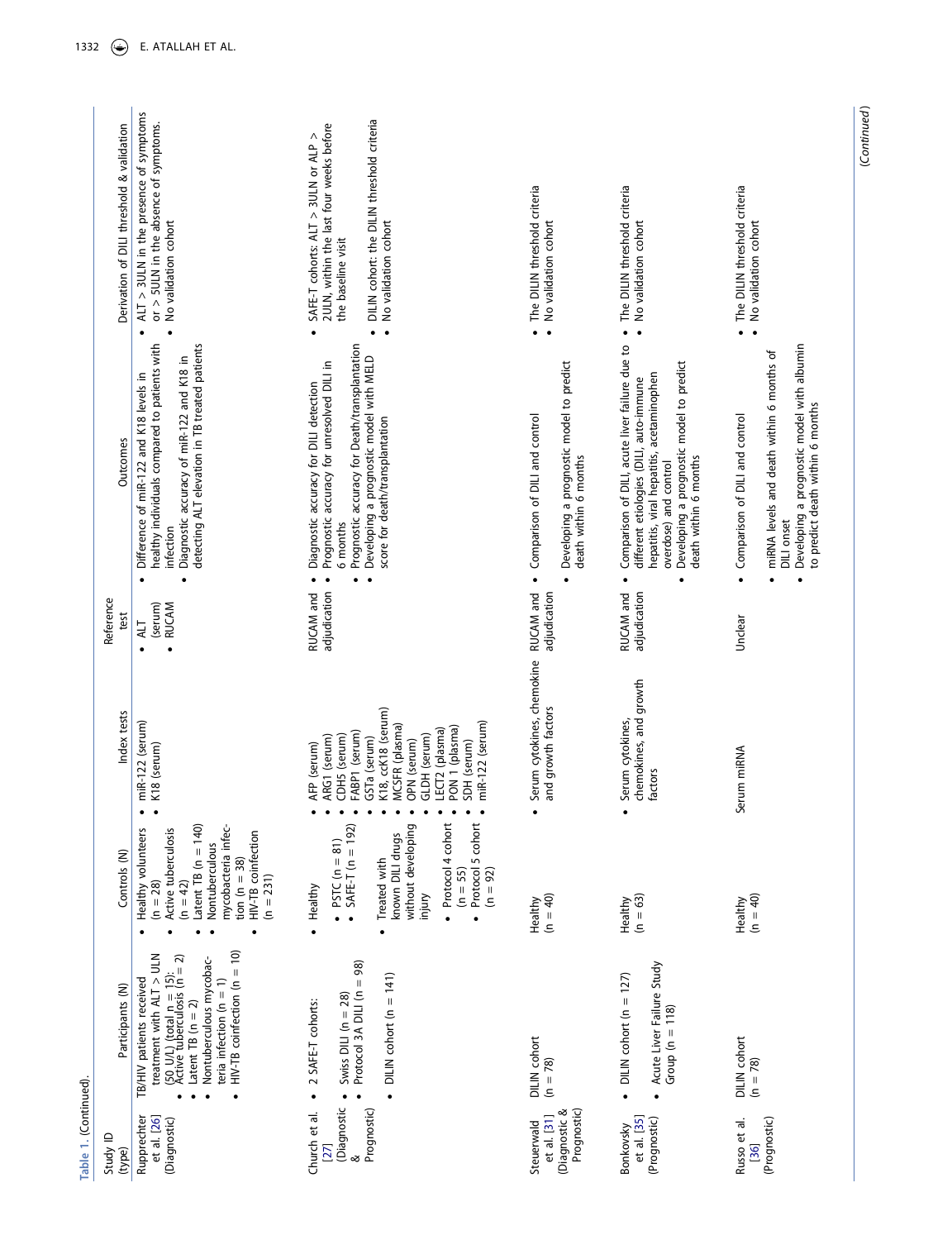|                      | Derivation of DILI threshold & validation | • The DILIN threshold criteria<br>No validation cohort                                                                           | treatment level to D0 was required when<br>pre-treatment ALT or ALP activity was<br>• An increase of at least 2-fold the pre-<br>$ALT > 3ULN$ or ALP $> 2ULN$ , within 4<br>weeks before the inclusion visit (D0)<br>available and $>$ ULN<br>No validation cohort<br>SAFE-T threshold: |
|----------------------|-------------------------------------------|----------------------------------------------------------------------------------------------------------------------------------|-----------------------------------------------------------------------------------------------------------------------------------------------------------------------------------------------------------------------------------------------------------------------------------------|
|                      | Outcomes                                  | Developing model from cytokines/metabolites<br>• Comparison of severe/non-severe DILI and<br>to predict DILI severity<br>control | erum apolipoprotein-A1 (Apo- RUCAM and • Prediction of recovery at 12 weeks (ALT <<br>$2ULN$ , and TBIL < $2ULN$ .<br>Specific drug signature<br>Risk of fibrosis in DILI                                                                                                               |
|                      | Reference<br>test                         | <b>RUCAM</b>                                                                                                                     | adjudication                                                                                                                                                                                                                                                                            |
|                      | Index tests                               | Serum metabolites, cytokines,<br>and K18/ccK18                                                                                   | A1), haptoglobin (HAPTO),<br>alpha-2 macroglobulin<br>(A2M) and GGT<br>U                                                                                                                                                                                                                |
|                      | Controls (N)                              | $(n = 34)$<br>Healthy                                                                                                            | Acute liver injury<br>$(n = 22)$                                                                                                                                                                                                                                                        |
|                      | Participants (N)                          |                                                                                                                                  | SAFE-T cohort ( $n = 154$<br>including 29 APAP)                                                                                                                                                                                                                                         |
| able 1. (Continued). | Study ID<br>(type)                        | $(Propostic)$ $(n = 56)$<br>Xie et al. [37] DILI                                                                                 | Prognostic)<br>Peta et al.<br>[34]                                                                                                                                                                                                                                                      |

(ccK18); microRNA-122 (miR-122); glutamate dehydrogenase (GLDH); alpha fetoprotein (AFP); arginas 1 (ARG1); catherin 5 (CDH5); liver fatty acid binding protein (LFABP); glutathione-S-transferase a (GSTd); macrophage colony stimulating factor receptor (M-CSF-R); osteopontin<br>(OPN) Abbreviations: Multiple logistic regression models (MLR); *Polygonum multiflorum* Thunb (PM); total cytokeratin 18 (K18); caspase cleaved cytokeratin 18 (ccK18); microRNA-122 (miR-122); glutamate dehydrogenase (GLDH); alpha fetoprotein (AFP); arginase 1 (ARG1); cadherin 5 (CDH5); liver fatty acid binding protein (L-FABP); glutathione-S-transferase α (GSTα); macrophage colony stimulating factor receptor (M-CSF-R); osteopontin (OPN); leukocyte cell-derived chemotaxin 2 (LECT2); paraoxonase 1 (PON1, normalized to prothrombin protein); sorbitol dehydrogenase (SDH); apolipoprotein-A1 (ApoA1); haptoglobin (HAPTO); alpha-2 macroglobulin Thunb (PM); total cytokeratin 18 (K18); caspase cleaved cytokeratin 18 Abbreviations: Multiple logistic regression models (MLR); Polygonum multiflorum (A2M); gamma-glutamyl transpeptidase (GGT). times ULN without symptoms; however, due to a low number of DILI cases (2 cases), the comparison was performed with a lower threshold of ALT elevation (50 U/L, ULN) [\[26\]](#page-17-2). Zhang *et al*. defined patients as susceptible to DILI following an elevation of  $ALT > 2$  ULN. DILIN cohort had the highest threshold of ALT (>5 times ULN) [[25](#page-16-24)].

## *4.1.2. Performance characteristics of diagnostic biomarkers*

Studies were heterogeneous, assessed different biomarkers in different populations, thus precluded the combination of the results into a meta-analysis. Alternatively, we provided a narrative summary of their main findings and grouped them by the type of diagnostic biomarkers explored. The area under the receiver operating curve (AUROC) was com monly used to assess the performance characteristics of bio markers. We summarized the diagnostic accuracies of biomarkers studied in [Table](#page-8-0)  2. We have divided the studies according to the type of index tests studied into four sub groups: proteomics, metabolomics, immune-analytes, and can didate biomarkers.

*4.1.2.1. Proteomics.* Dragoi *et al.* concentrated on diclofe nac-induced DILI and studied the proteome of monocytederived hepatocyte-like (MH) cells, then validated the findings in the whole blood to identify potential individual susceptibility to diclofenac-induced liver injury [\[23](#page-16-22)]. Briefly, monocytes were isolated from patients' blood samples and cultivated under serum-free conditions for 10 days, generat ing cells with some hepatocyte features, such as cyto chrome P450 activities. These cells, MH cells, were incubated for 48 hours in 96-well plates using  $1 \times C_{\text{max}}$  and  $10xC<sub>max</sub>$  of the implicated drugs the respective patient had consumed. Then, toxicity was measured with a standardized algorithm based on the release of lactate dehydrogenase in the supernatant and cell lysate [\[33](#page-17-9)]. The study revealed that the cell adhesion molecule ITGB3 was four-fold up-regulated in the MH cells from diclofenac-induced liver injury patients and reduced in the whole blood compared to healthy sub jects, DILI due to other drugs and patients with other acute liver injuries. Also, ITGB3 correlated inversely with liver bio chemistry and clinical outcomes, raising the possibility of its role as a diagnostic and potentially prognostic biomarker for diclofenac-induced liver injury.

<span id="page-7-2"></span><span id="page-7-1"></span><span id="page-7-0"></span>Bell *et al*. investigated serum protein expression patterns in patients with idiosyncratic DILI using a mass spectrometrybased quantitative proteomic approach [[30](#page-17-3)]. Priority proteins were classified according to the quality of peptide identifica tion with priority 1 proteins having the greatest likelihood of correct identification. The association between phenotype of DILI, DILI severity, and its role in causality assessment was determined. The diagnostic accuracy of priority 1 proteins and clinical characteristics was explored by linear discriminant analysis and assessment of AUROC. Apolipoprotein E had the greatest power to differentiate DILI patients from healthy controls (AUROC = 0.97; 89% correctly classified as DILI). Furthermore, consideration of expression of several additional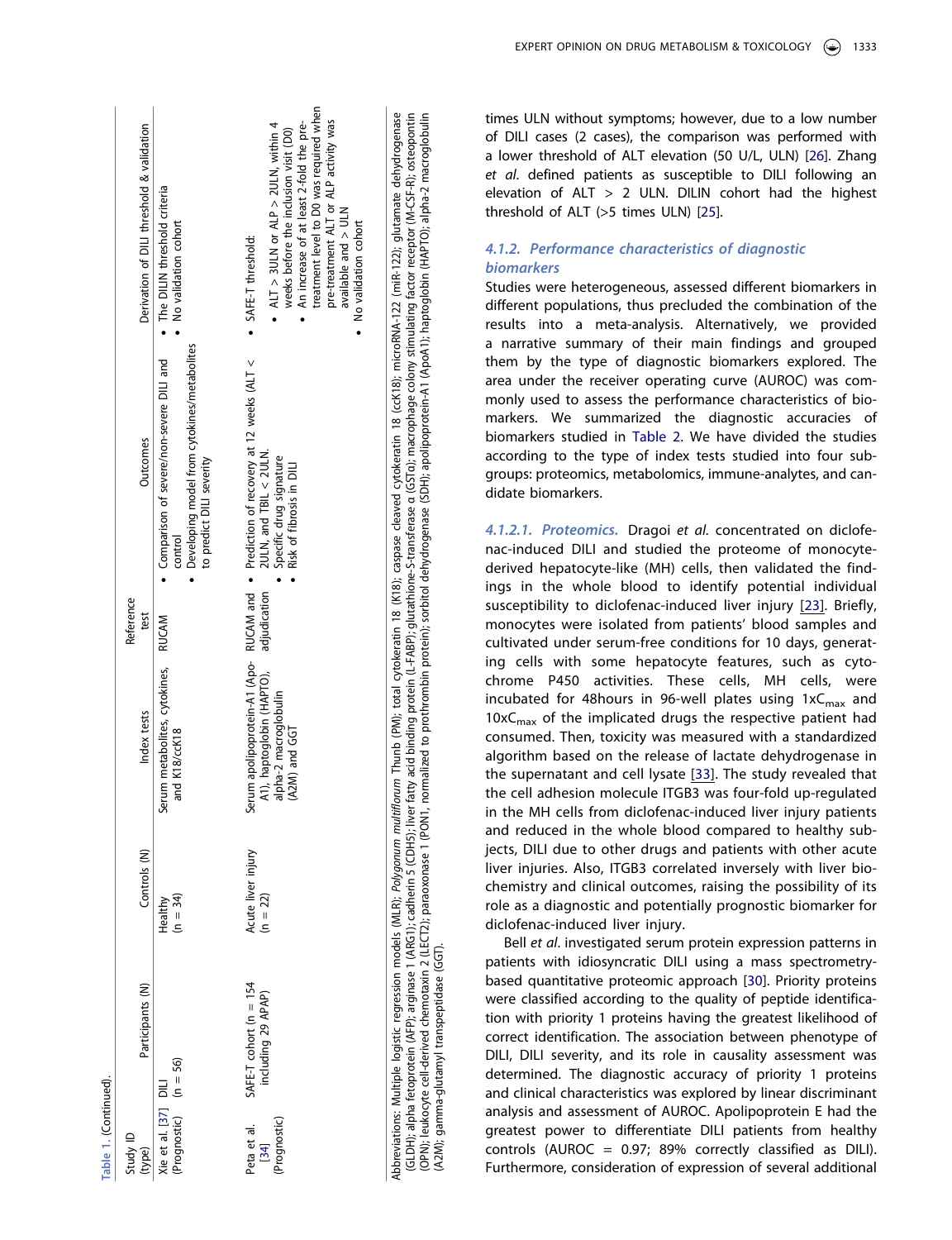<span id="page-8-0"></span>

|  |  |  | Table 2. Summary of performance characteristics of diagnostic biomarkers. |  |  |
|--|--|--|---------------------------------------------------------------------------|--|--|
|--|--|--|---------------------------------------------------------------------------|--|--|

|                  |                                                           |                                        | Traditional |                               |
|------------------|-----------------------------------------------------------|----------------------------------------|-------------|-------------------------------|
| Study ID         | Biomarker/model                                           | Reported measure                       | biomarker   | Reported measure              |
| Bell et al [30]. | Priority 1 proteins                                       | AUROC, Percentage correctly classified |             | AUROC, Percentage correctly   |
|                  |                                                           | as DILI (accuracy)                     |             | classified as DILI (accuracy) |
|                  | Apolipoprotein E                                          | 0.97, 89%                              | ALT         | 0.99, 73%                     |
|                  | + inter-alpha-trypsin inhibitor                           | 0.98, 91%                              | AST         | 0.99, 67%                     |
|                  | (heavy chain H3, isoform 1)                               |                                        |             |                               |
|                  | + gelsolin                                                | 0.99, 92%                              | <b>ALP</b>  | 0.96, 68%                     |
|                  | + complement C7                                           | 0.99, 93%                              | TBL         | 0.94, 77%                     |
|                  | +serum amyloid P                                          | 0.99, 95%                              | ALT+AST+    | 0.99, 81%                     |
|                  |                                                           |                                        |             |                               |
|                  |                                                           |                                        | ALP+ TBL    |                               |
|                  | $+$ age                                                   | 0.99, 96%                              |             |                               |
| Ma et al. [32]   | Bile acids                                                | <b>AUROC</b>                           | Traditional | <b>AUROC</b>                  |
|                  |                                                           |                                        | biomarkers  |                               |
|                  | <b>GCA</b>                                                | 0.978                                  | ALT         | 0.97                          |
|                  | <b>TCA</b>                                                | 0.985                                  | AST         | 0.97                          |
|                  | <b>TUDCA</b>                                              | 0.909                                  | GGT         | 0.97                          |
|                  | <b>GCDCA</b>                                              | 0.954                                  | ALP         | 0.85                          |
|                  | GCDCS                                                     | 0.946                                  | TBL         | 0.91                          |
|                  | <b>TDCA</b>                                               | 0.976                                  |             |                               |
|                  | <b>DCA</b>                                                | 0.77                                   |             |                               |
|                  | LCA                                                       | 0.66                                   |             |                               |
|                  | <b>CDCA</b>                                               | 0.67                                   |             |                               |
| Soga et al [28]. | C-glutamyl dipeptides                                     | <b>AUROC (95% CI)</b>                  |             |                               |
|                  | MLR using (ALT, $\gamma$ -Glu-Citrulline) in the training | $0.817(0.639 - 0.995)$                 |             |                               |
|                  | cohort                                                    |                                        |             |                               |
|                  | MLR using (ALT, γ-Glu-Citrulline) in the                  | $0.849$ (0.763-0.934)                  |             |                               |
|                  | validation cohort                                         |                                        |             |                               |
| Zhang et al.     | Serum metabolites                                         | <b>AUROC (95% CI)</b>                  |             |                               |
| $[25]$           | PE 22:6                                                   | $0.939(0.822 - 1.0)$                   |             |                               |
|                  | Crotonyl-CoA                                              | $0.933(0.764 - 1.0)$                   |             |                               |
|                  | Indole-5,6-quinone                                        | $0.917$ (0.789 - 0.989)                |             |                               |
|                  | 2E-tetradecenoyl-CoA                                      | $0.911(0.789 - 1.0)$                   |             |                               |
|                  | Phenyllactic acid                                         | $0.906$ (0.767 -0.983)                 |             |                               |
|                  | Phosphoribosyl-ATP                                        | $0.900$ (0.767 -0.978)                 |             |                               |
|                  |                                                           |                                        |             |                               |
| Huang et al.     | Decision tree classification model                        | AUROC, accuracy                        |             |                               |
| $[29]$           | P-cresol sulfate/phenylalanine ratio followed by          | 0.931, 89.8%                           |             |                               |
|                  | inosine/bilirubin ratio                                   |                                        |             |                               |
| Rupprechter      | Candidate biomarkers                                      | <b>AUROC (95% CI)</b>                  |             |                               |
| et al. [26]      | miR-122                                                   | $0.93$ $(0.88 - 0.98)$                 |             |                               |
|                  | K18                                                       | $0.80$ $(0.72 - 0.87)$                 |             |                               |
| Church et al     | Candidate biomarkers                                      | <b>AUROC (95% CI)</b>                  | Traditional | <b>AUROC (95% CI)</b>         |
| $[27]$ .         |                                                           |                                        | biomarkers  |                               |
|                  | K18                                                       | $0.947$ (0.928-0.966)                  | ALT         | 0.99 (0.984-0.996)            |
|                  | FABP1                                                     | 0.916 (0.890-0.941)                    | AST         | $0.975$ $(0.963 - 0.987)$     |
|                  | ccK18                                                     | $0.911(0.887 - 0.935)$                 | <b>ALP</b>  | $0.902$ $(0.873 - 0.930)$     |
|                  | <b>GLDH</b>                                               | $0.907$ $(0.870 - 0.945)$              | <b>TBL</b>  | $0.857$ (0.821-0.892)         |
|                  | <b>MCSFR</b>                                              | $0.854$ (0.822-0.887)                  |             |                               |
|                  | miR-122                                                   | 0.831 (0.779-0.883)                    |             |                               |
|                  | AFP                                                       | 0.826 (0.793-0.859)                    |             |                               |
|                  | GSTa                                                      | $0.827$ (0.792-0.862)                  |             |                               |
|                  | <b>SDH</b>                                                | $0.819$ (0.763-0.876)                  |             |                               |
|                  | <b>OPN</b>                                                | $0.758$ (0.718-0.799)                  |             |                               |
|                  | CDH <sub>5</sub>                                          | $0.658$ $(0.614 - 0.701)$              |             |                               |
|                  | PON <sub>1</sub>                                          |                                        |             |                               |
|                  |                                                           | $0.612(0.542 - 0.682)$                 |             |                               |
|                  | ARG1                                                      | $0.564$ (0.519-0.609)                  |             |                               |
|                  | LECT <sub>2</sub>                                         | $0.519$ (0.450-0.588)                  |             |                               |

Abbreviation: GCA: glycocholic acid, TCA: taurocholic acid, TUDCA: tauroursodeoxycholic acid, GCDCA: glycochenodeoxycholic acid, TDCA: taurodeoxycholic acid, TBL: total bilirubin, DCA: deoxycholic acid, LCA: lithocholic acid, CDCA: chenodeoxycholic acid, total cytokeratin 18 (K18); liver fatty acid-binding protein (L-FABP); caspase cleaved cytokeratin 18 (ccK18); glutamate dehydrogenase (GLDH); macrophage colony-stimulating factor receptor (M-CSF-R); microRNA-122 (miR-122); alpha-fetoprotein (AFP); glutathione-S-transferase α (GSTα); sorbitol dehydrogenase (SDH); osteopontin (OPN); cadherin 5 (CDH5); (PON1, normalized to prothrombin protein); arginase 1 (ARG1); leukocyte cell-derived chemotaxin 2 (LECT2).

proteins (inter-alpha-trypsin inhibitor (heavy chain H3, isoform 1), gelsolin, complement C7, and serum amyloid P) and age increased the AUROC to 0.99 with 96% of DILI cases correctly detected, performing better than ALT (AUROC  $=$ 0.99; 73% correctly classified DILI). When severity analysis was performed, the expression of 9 priority 1 proteins involved in acute-phase response, activation of the complement cascade, and peroxisome proliferator-activated receptor (PPAR)-α

was significantly different between groups of different DILI severity.

*4.1.2.2. Metabolomics.* Four included studies explored metabolomics as diagnostic tests in DILI. Ma *et al.* used ultrahigh performance liquid chromatography-tandem mass spectrometry (UHPLC-MS/MS) for metabolomic profiling and selected reaction monitoring (SRM) to measure 15 targeted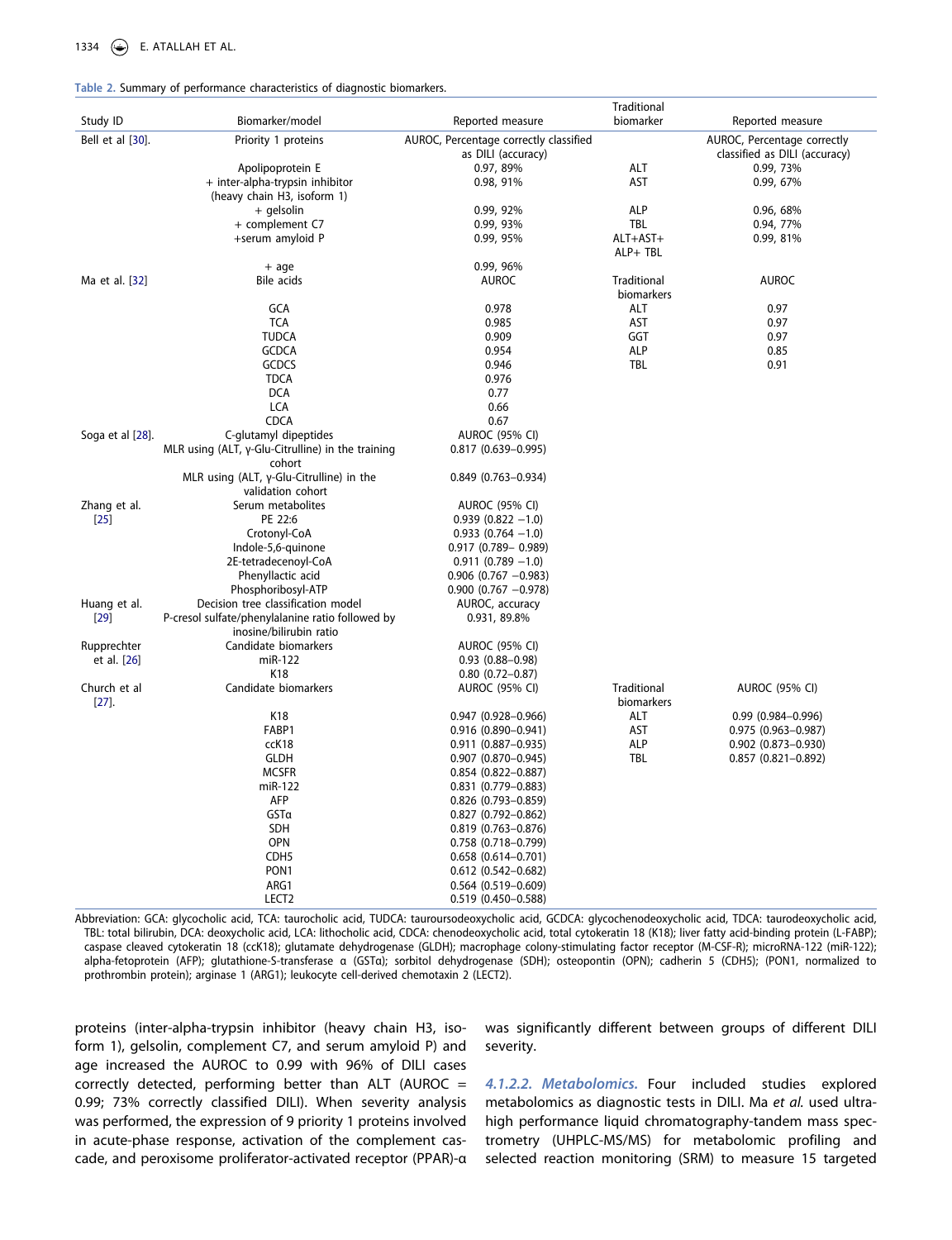bile acid metabolites [\[32\]](#page-17-6). They identified six bile acid metabolites that significantly differentiated DILI from controls and correlated with DILI severity for glycocholic acid (GCA) (AUROC= 0.978) and for taurocholic acid (TCA) (AUROC= 0.985) as per [Table 2](#page-8-0). Soga and colleagues took a different approach by analyzing metabolites from patients with nine different types of liver diseases using capillary electrophoresis and liquid chromatography-mass spectrometry [\[28](#page-17-0)]. They discovered c-glutamyl dipeptides as potential diagnostic biomarkers in liver injury. Consequently, they developed a multiple logistic regression model that differentiated DILI from other liver pathologies by using ALT and γ-Glu-Citrulline (AUROC= 0.817; 95% CI 0.639–0.995 in a training cohort, and AUROC = 0.849; 95% CI 0.763–0.934 in a validation cohort).

Following the rising number of DILI cases from *Polygonum multiflorum* Thunb. (PM), Zhang *et al*. and Huang *et al*. studied the metabolomic profile of PMinduced liver injury [\[25](#page-16-24)[,29](#page-17-1)]. Zhang *et al*. aimed to predict PM-induced liver injury by studying baseline metabolites of female patients who developed liver injury following PM exposure [[25\]](#page-16-24). They identified 25 major differential serum metabolites in patients susceptible to PM-induced liver injury, involving sphingolipid, glycerophospholipid, fatty acid, histidine, and aromatic amino acid metabolism. The diagnostic accuracy of six metabolites, PE 22:6, indole-5,6-quinone, 2E-tetradecenoyl-CoA, crotonoyl-CoA, phenyllactic acid, phosphoribosyl-, ATP, to differentiate between groups was significant with AUROC  $\geq$  0.9 as shown in [Table 2.](#page-8-0) On the other hand, Huang *et al*. examined the metabolomic characteristics of patients with PM-induced liver injury compared to healthy volunteers and patients with auto-immune hepatitis (AIH) and hepatitis-B virus infection (HBV) [[29\]](#page-17-1). They reported changes in multiple metabolic pathways in PM-induced liver injury group, including metabolisms of essential amino acids (tryptophan, valine, phenylalanine), glycerophospholipid metabolism, primary bile acid biosynthesis, and sphingolipid metabolism. The authors used the ratios of P-cresol sulfate/phenylalanine and inosine/bilirubin in a decision tree analysis to differentiate PM-induced liver injury from AIH and HBV with sensitivity of 92.3% and specificity of 88.9%.

*4.1.2.3. Immune analytes.* Steuerwald *et al.* explored immune profiles by measuring cytokines, chemokines, and growth factors in serum at DILI onset and 6-month follow-up [[31](#page-17-4)]. They found a significant difference in 19 out of 27 analytes studied with a strong association with jaundice alone regardless of ALT or AST levels. Interestingly, there was no significant association with DILI severity or drug class. In addition, when DILI patients were grouped according to their immune profiles, most patients were fitted with adaptive or innate immune profiles.

*4.1.2.4. Candidate biomarkers.* Three studies explored the diagnostic abilities of candidate biomarkers. Thulin *et al.* and Rupprechter et al. focussed on DILI in prospectively treated cohorts with TB/HIV [\[24,](#page-16-23)[26\]](#page-17-2). Both studies measured miRNA-122 (miR-122) and total keratin18 and correlated changes with ALT activity. However, Rupprechter *et al*. assessed serum biomarkers with only two cases of pre-defined DILI [[26](#page-17-2)], whereas Thulin *et al*. measured plasma biomarkers including caspasecleaved keratin 18 (ccK18), GLDH, and AFP [[24\]](#page-16-23). All biomarkers in both studies were correlated with ALT except AFP, with miR-122 being the most sensitive biomarker with an 8-fold increase in samples with an elevated  $ALT > ULN$  [[26\]](#page-17-2). It was apparent that K18 showed a less significant correlation with ALT with a transient elevation in the first week of injury compared to other biomarkers that showed a persistent elevation for a few weeks following liver injury [\[24\]](#page-16-23). Moreover, miR-122 showed a superior accuracy of detecting ALT elevation > ULN compared to K18 (AUC= 0.93 and 0.80, respectively). The specificity of K18, miR-122, and GLDH to the liver compared to muscle was demonstrated by their stable levels in a muscle injury cohort compared to ALT.

In an international collaborative study, Church *et al*. found that, among 14 biomarkers studied in the largest cohort to date, only four biomarkers (K18, ccK18, FABP1, and GLDH) showed high accuracy to detect DILI with AUROC  $> 0.9$  [\[27\]](#page-17-5). GLDH demonstrated the strongest correlation with ALT in Church's cohort (GLDH,  $r = 0.88$ ; miR-122,  $r = 0.66$ ).

## *4.2. Prognostic studies*

#### *4.2.1. Study design*

Six case-control studies evaluated the prognostic ability of novel biomarkers in DILI. One study had patients with acute liver injury from other etiologies as a comparator ( $n = 22$ ) [\[34\]](#page-17-11), another study compared acute DILI patients, acute liver failure patients due to several etiologies (idiosyncratic DILI ( $n = 39$ ), auto-immune hepatitis ( $n = 38$ ), viral hepatitis ( $n = 28$ ), and acetaminophen overdose  $(n = 13)$ , and healthy controls  $(n = 63)$  [[35\]](#page-17-7). In contrast, healthy volunteers were the main control arm in the other studies.

Four studies were conducted in the DILIN cohort [\[27](#page-17-5)[,31,](#page-17-4)[35,](#page-17-7)[36](#page-17-8)]. One study, Peta *et al*. included patients from the SAFE-T-DILI project [[34](#page-17-11)], and the remaining study population was recruited from a single study center in China [\[37\]](#page-17-10). Five out of six studies defined DILI using the thresholds proposed in DILIN prospective study (ALT or AST > 5 times ULN or  $ALP > 2$  times ULN in the absence of jaundice or coagulopathy, or total bilirubin ≥2.5 mg/dL or INR > 1.5 and elevations of ALT, AST, or ALP) [\[27](#page-17-5)[,31,](#page-17-4)[35–37](#page-17-7)]. Peta *et al*. defined DILI using the less stringent SAFE-T criteria (ALT > 3 times ULN or ALP > 2 times ULN) [\[34\]](#page-17-11).

Prognostic biomarkers varied across studies as well as endpoints. Three studies developed prognostic models to predict death at 6 months of DILI onset [\[31](#page-17-4)[,36\]](#page-17-8) compared to Church *et al*. who combined death and liver transplantation at 6 months as their endpoint [[27](#page-17-5)]. Xie *et al*. evaluated the DILI severity [\[37](#page-17-10)], whereas Peta *et al*. focused on the DILI recovery at 12 weeks [\[34\]](#page-17-11).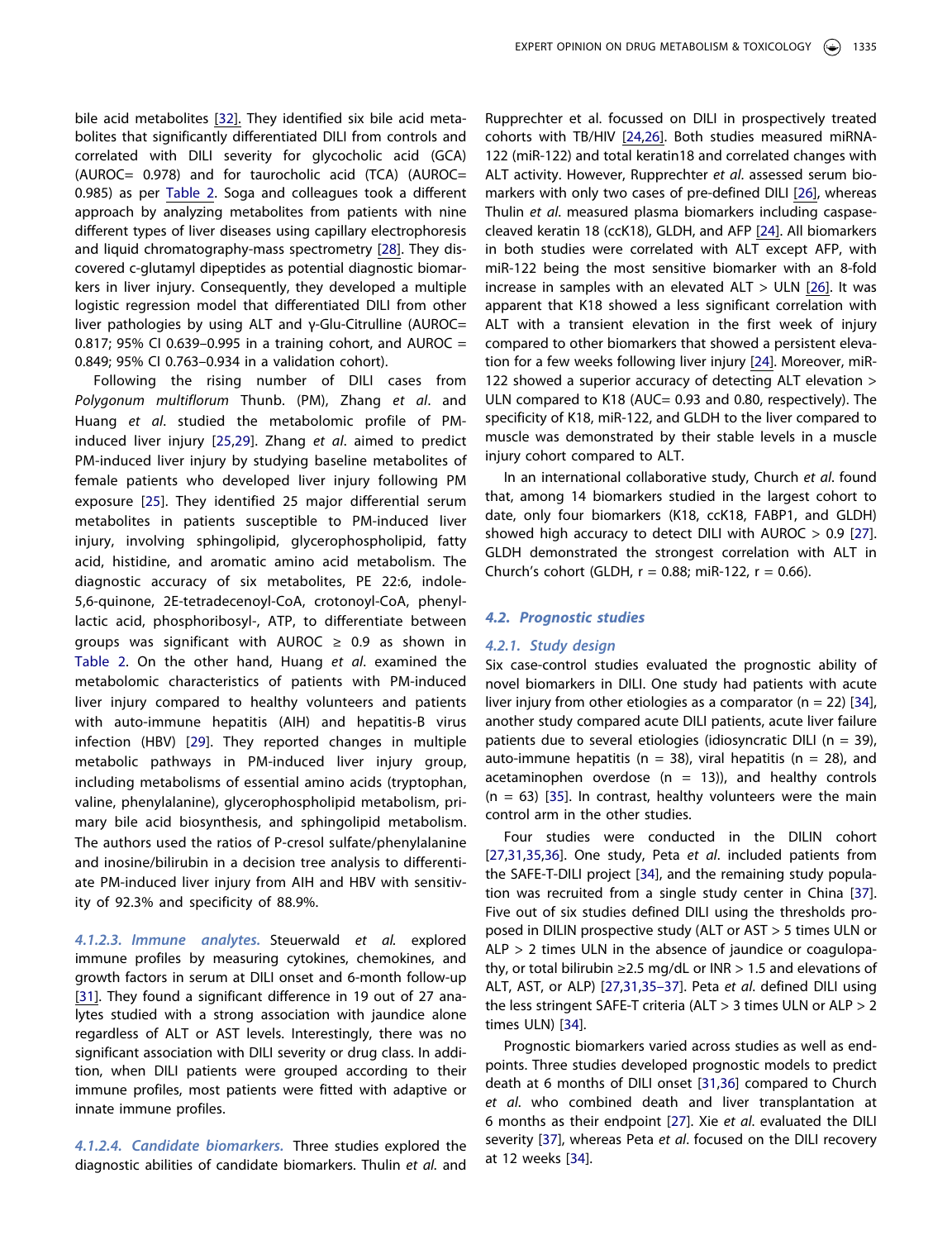<span id="page-10-0"></span>

| Study ID                 | Biomarker/model                                                                                                         | Outcome endpoint                     | Sensitivity        | Specificity   | PPV                  | $\geq$             | AUROC                                   |
|--------------------------|-------------------------------------------------------------------------------------------------------------------------|--------------------------------------|--------------------|---------------|----------------------|--------------------|-----------------------------------------|
| Church et al<br>$[27]$ . | Ratio (INR, traditional biomarker)<br>International Normalized I                                                        | Death/transplantation<br>at 6 months | ₹                  | ≨             | $\lessapprox$        | ₹                  | 0.977<br>$(0.864 -$<br>0.920            |
|                          | Total bilirubin (traditional biomarker)                                                                                 | Death/transplantation<br>at 6 months | ≨                  | $\lessgtr$    | ₹                    | $\lessgtr$         | $(0.733 -$<br>0.821                     |
|                          | Aspartate aminotransferase (AST, traditional biomarker)                                                                 | Death/transplantation<br>at 6 months | ₹                  | ₹             | ₹                    | ₹                  | $(0.587 -$<br>0.814)<br>(6060)<br>0.700 |
|                          | Alanine aminotransferase (ALT, traditional biomarker)                                                                   | Death/transplantation<br>at 6 months | $\lessapprox$      | ₹             | ₹                    | ₹                  | $(0.433 -$<br>0.780)<br>0.606           |
|                          | (ALP, traditional biomarker)<br>Alkaline phosphatase                                                                    | Death/transplantation<br>at 6 months | ≨                  | $\lessapprox$ | ≨                    | ₹                  | $(0.433 -$<br>0.597                     |
|                          | Osteopontin (OPN, candidate biomarker)                                                                                  | Death/transplantation<br>at 6 months | $\lessapprox$      | $\lessapprox$ | $\lessapprox$        | ₹                  | $(0.759 -$<br>0.957)<br>0.760)<br>0.858 |
|                          | 8, candidate biomarker)<br>Cytokeratin 18 (K1                                                                           | Death/transplantation<br>at 6 months | ≨                  | $\lessapprox$ | ₹                    | ₹                  | $(0.737 -$<br>0.927)<br>0.832           |
|                          | Macrophage colony-stimulating factor receptor (MCSFR, candidate biomarker)                                              | Death/transplantation<br>at 6 months | $\lessgtr$         | ₹             | ≨                    | ₹                  | $(0.654 -$<br>0.896)<br>0.775           |
|                          | Caspase cleaved cytokeratin 18 (ccK18, candidate biomarker)                                                             | Death/transplantation<br>at 6 months | ₹                  | ≨             | ₹                    | ₹                  | $(0.676 -$<br>0.881)<br>0.778           |
|                          | Fatty acid binding protein-1 (FABP1, candidate biomarker)                                                               | Death/transplantation<br>at 6 months | ≨                  | ₹             | ₹                    | ₹                  | $(0.608 -$<br>0.833)<br>0.721           |
|                          | Alpha-fetoprotein (AFP, candidate biomarker)                                                                            | Death/transplantation<br>at 6 months | ₹                  | ₹             | ₹                    | ₹                  | $(0.566 -$<br>0.809)<br>0.687           |
|                          | Cadherin-5 (CDH-5, candidate biomarker)                                                                                 | Death/transplantation<br>at 6 months | ≨                  | ≨             | ≨                    | ₹                  | $-864.0$<br>0.623                       |
|                          | Arginase-1 (ARG1, candidate biomarker)                                                                                  | Death/transplantation<br>at 6 months | ⋚                  | ₹             | ₹                    | ₹                  | $(0.436 -$<br>0.748<br>0.741)<br>0.588  |
|                          | Glutathione S-transferase alpha (GST-a, candidate biomarker)                                                            | Death/transplantation<br>at 6 months | ₹                  | ₹             | ₹                    | ₹                  | $(0.359 -$<br>0.713<br>0.536            |
|                          | Apoptotic index (AI, candidate biomarker)                                                                               | Death/transplantation<br>at 6 months | $\widetilde{\geq}$ | ≨             | ≸                    | ≸                  | $(0.627 -$<br>0.761                     |
|                          | + K18 $\ge$ 7.98 and MCSFR $\ge$ 6.94<br>+ K18 <7.98 or MCSFR <6.94<br>MELD score value 20-29<br>MELD score value 20-29 | Death/transplantation<br>at 6 months | 0.933              | 0.899         | $0.438$ <sup>+</sup> | $\ddot{}$<br>0.991 | $0.895$ <sup>+</sup>                    |

1336  $\circledast$  E. ATALLAH ET AL.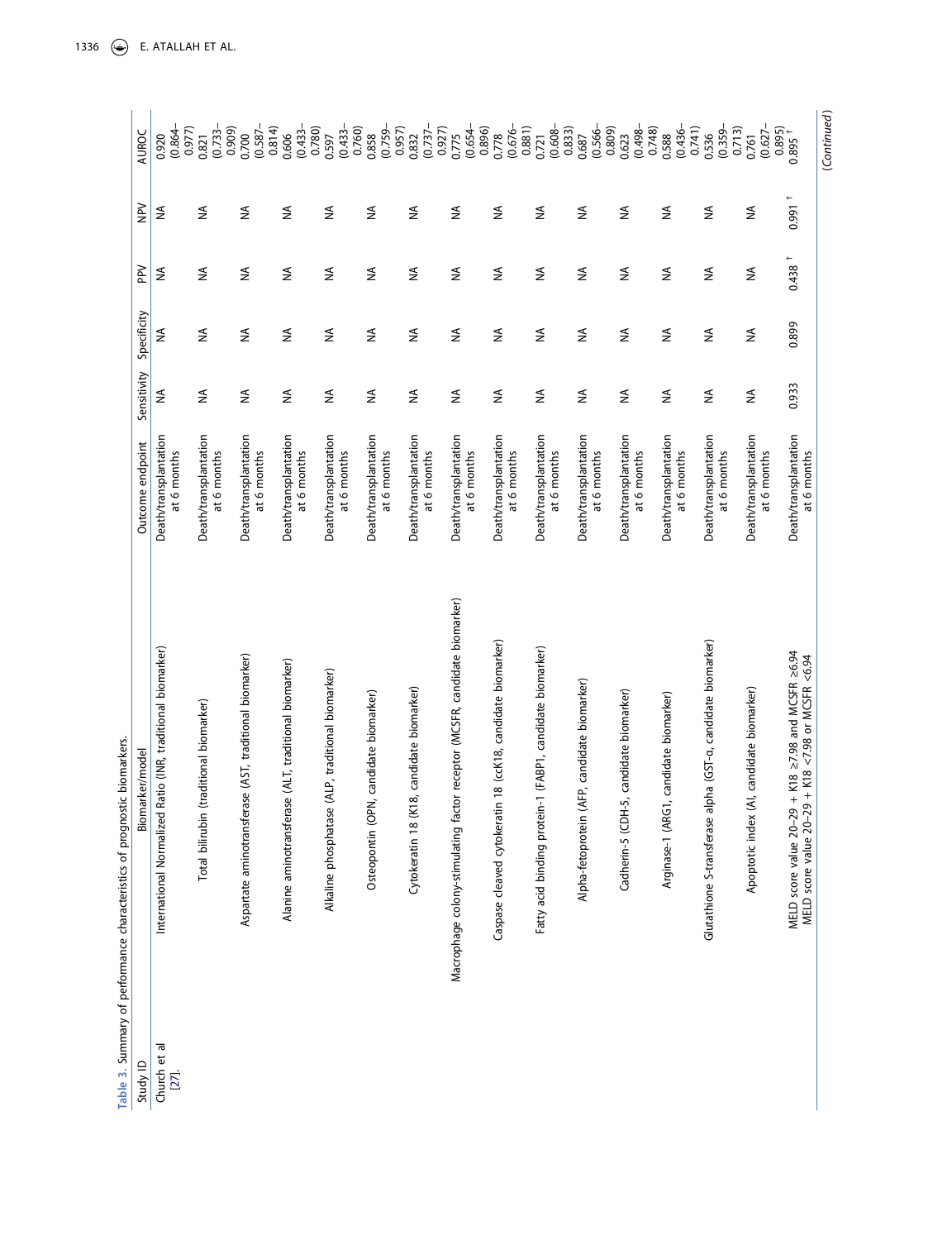| Table 3. (Continued).     |                                                                                                                                                                                                                                                                                                                                                                                                                  |                      |                                                                   |                                       |                                           |                         |                           |
|---------------------------|------------------------------------------------------------------------------------------------------------------------------------------------------------------------------------------------------------------------------------------------------------------------------------------------------------------------------------------------------------------------------------------------------------------|----------------------|-------------------------------------------------------------------|---------------------------------------|-------------------------------------------|-------------------------|---------------------------|
| Study ID                  | Biomarker/model                                                                                                                                                                                                                                                                                                                                                                                                  | Outcome endpoint     | Sensitivity                                                       | Specificity                           | <b>Ndd</b>                                | $\geq$                  | AUROC                     |
| et al. [31]<br>Steuerwald | Serum albumin $\leq$ 2.8 g/dL/>2.8 g/dL                                                                                                                                                                                                                                                                                                                                                                          | Death at 6 months    | $\frac{0}{1}$                                                     | $(0.48 - 0.72)$<br>0.72)<br>0.60      | $(0.11 -$<br>$0.40)$<br>$0.57$<br>0.26    | $\ddot{ }$              | ≨                         |
|                           | PDGF-bb, RANTES<br>$1-9, 1-17,$                                                                                                                                                                                                                                                                                                                                                                                  | Death at 6 months    | 0.80                                                              |                                       |                                           | 0.97                    |                           |
|                           | All below the median/at least one above the median                                                                                                                                                                                                                                                                                                                                                               |                      | $(0.55 -$                                                         | $(0.89 - 1.0)$                        |                                           | $(0.93 - 1.0)$<br>0.97  |                           |
|                           | All four immune analytes below the median and albumin $\leq$ 2.8 g/dL/at least one immune analyte                                                                                                                                                                                                                                                                                                                | Death at 6 months    |                                                                   |                                       |                                           |                         |                           |
|                           | above the median or albumin >2.8 $g/dL$                                                                                                                                                                                                                                                                                                                                                                          |                      | $100$<br>$0.78$<br>$0.51$<br>$0.39$<br>$0.30$<br>$0.47$<br>$0.47$ | $0.99$<br>$0.96 -$<br>$1.0$<br>$0.91$ | $(0.40 - 0.67)$<br>0.67)<br>0.65–<br>0.41 | $(0.93 -$               |                           |
| Bonkovsky                 | RANTES below the median (11,349 pg/mL) and serum albumin ≤2.8 g/dL <sup>#</sup>                                                                                                                                                                                                                                                                                                                                  | Death at 6 months    |                                                                   |                                       |                                           | $\frac{0.00}{0.5}$      | $0.65(0.53 -$             |
| et al. [35]               |                                                                                                                                                                                                                                                                                                                                                                                                                  |                      |                                                                   | $\frac{0.86}{0.96}$                   | $(0.33 -$                                 | $(0.85 - 0.01)$         | $0.77) *$                 |
|                           |                                                                                                                                                                                                                                                                                                                                                                                                                  |                      |                                                                   |                                       | 0.50)                                     |                         |                           |
| Russo et al.<br>$[36]$    | and serum albumin $\leq$ 2.8 g/dL<br>miRNA-122 <7.89 RFU                                                                                                                                                                                                                                                                                                                                                         | Death at 6 months    | $\overline{0}$                                                    | 0.81                                  | 0.38                                      | $\overline{0}$          | ≸                         |
|                           | Xie et al. [37] Model including 31 metabolites and five cytokines (PDGF-bb, IP-10, IL-1Ra, MIP-1b, and TNF-a)                                                                                                                                                                                                                                                                                                    | Severe DIL           | ≸                                                                 | ≸                                     | $M_{0.69}$                                | $M_{0.38}$ <sup>+</sup> | 0.983                     |
| Peta et al                | Apolipoprotein A1                                                                                                                                                                                                                                                                                                                                                                                                | Recovery at 12 weeks | $0.94 +$                                                          | $0.08+$                               |                                           |                         | 0.663                     |
| [34].                     |                                                                                                                                                                                                                                                                                                                                                                                                                  |                      |                                                                   |                                       |                                           |                         | $(0.536 - 0.760)$         |
|                           | Haptoglobin                                                                                                                                                                                                                                                                                                                                                                                                      | Recovery at 12 weeks | $1.0^{+}$                                                         | Ъ                                     | $0.69^\dagger$                            | †<br>≦                  | 0.619                     |
|                           |                                                                                                                                                                                                                                                                                                                                                                                                                  |                      |                                                                   |                                       |                                           |                         | $-964.0$<br>0.718         |
|                           | ActiTest components (excluding ALT and total bilirubin, used as reference), i.e. apolipoprotein                                                                                                                                                                                                                                                                                                                  | Recovery at 12 weeks | $0.85^{\dagger}$                                                  | $0.31^{+}$                            | $0.73^{+}$                                | $0.48^+$                | 0.723                     |
|                           | A1, haptoglobin, GGT, A2M, plus age and gender                                                                                                                                                                                                                                                                                                                                                                   |                      |                                                                   |                                       |                                           |                         | $\frac{(0.610 -}{0.806})$ |
|                           | interleukin 17; PDGF: Platelet-derived growth factor; RANTES: Regulated upon Activation, Normal T Cell Expressed and Presumably Secreted, also known as chemokine ligand 5 (CCL5); RFU: relative<br>Abbreviations: PPV: positive predictive value; NPV: negative predictive value; AUROC: area under the ROC curve; NA: data not available; MELD: Model for End-Stage Liver Disease; IL-9: interleukin 9; IL-17: |                      |                                                                   |                                       |                                           |                         |                           |

fluorescence units; IP-10: interferon gamma-induced protein 10; IL-1Rα interleukin 1 receptor alpha; MIP-1b: macrophage inflammatory protein 1 beta; TNF-α: tumor necrosis factor-alpha; GGT: gamma-<br>glutamyl transferase; A2M glutamyl transferase; A2M: alpha-2 macroglobulin. Severe DILI was defined as per DILIN study (Elevations in serum ALT and/or ALP levels, and the total serum bilirubin level is ≥2.5 mg/dL + at least one of the following: hepatic failure (INR ≥1.5, ascites, or encephalopathy) or other organ failure believed to be due to a DILI event (i.e. renal, or pulmonary). Recovery was defined as an ALT <2 ULN and BILI <2 fluorescence units; IP-10: interferon gamma-induced protein 10; IL-1Rα: interleukin 1 receptor alpha; MIP-1b: macrophage inflammatory protein 1 beta; TNF-α: tumor necrosis factor-alpha; GGT: gamma-ULN attained between 8 and 12 weeks.

NA: not reported.<br>"These values were not reported in the original studies and were calculated based on other reported measures.<br>"Only including 127 acute DILI cases from the DILIN cohort. NA: not reported.<br>†These values were not reported in the original studies and were calculated based on other reported measures.<br>†Only including 127 acute DILI cases from the DILIN cohort.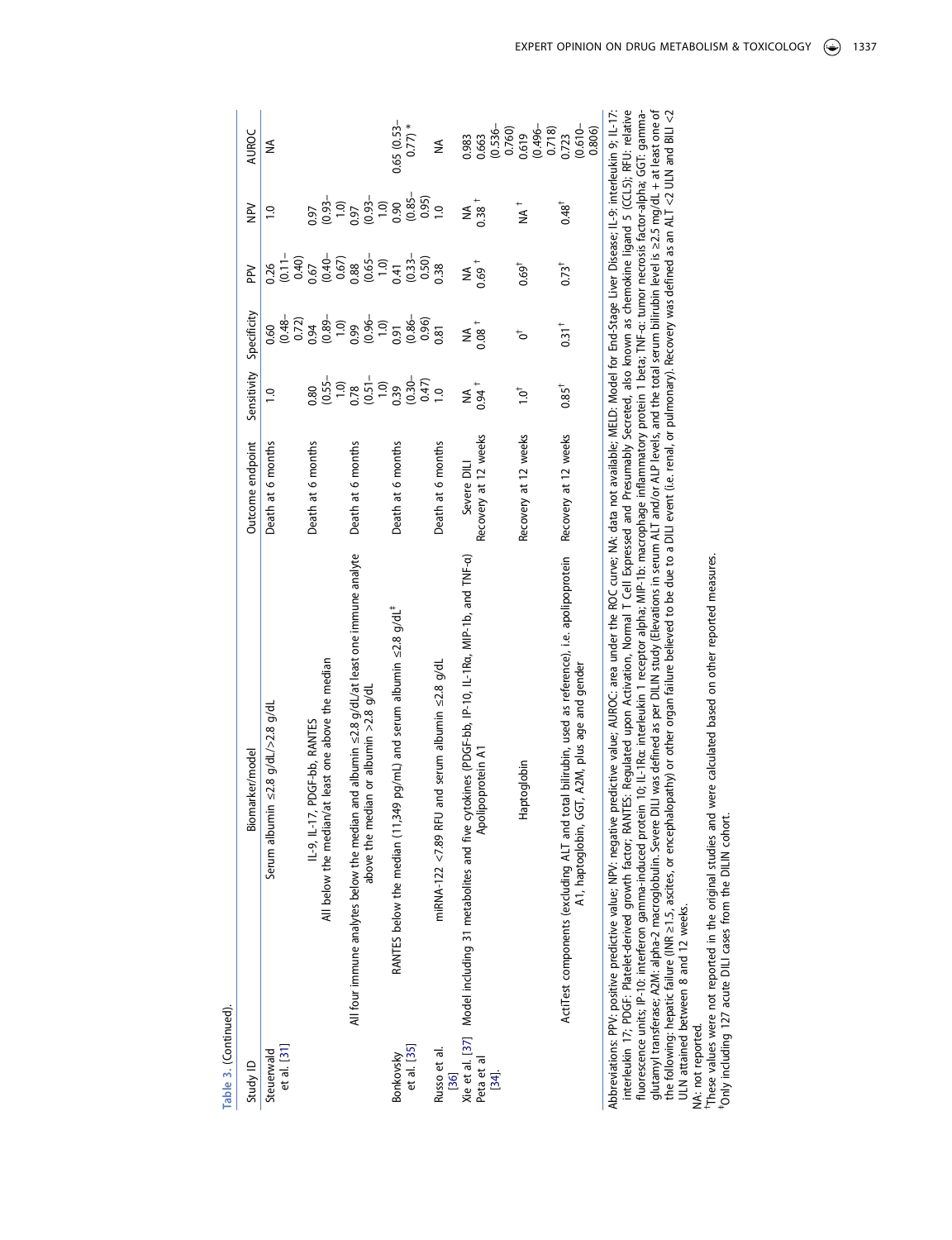## *4.2.2. Performance characteristics of prognostic biomarkers*

Peta and colleagues [[34\]](#page-17-11) assessed the prognostic value of some of the ActiTest components (apolipoprotein-A1 [ApoA1], haptoglobin [HAPTO], alpha-2 macroglobulin [A2M] and GGT) as predictors of recovery outcome at 8 to 12 weeks (defined as <2 times ULN for both ALT and TBL). High levels of ApoA1 and HAPTO were found as predictive biomarkers of recovery (AUROC = 0.663; 95% CI 0.563–0.760, and AUROC = 0.619; 95% CI 0.496–0.718, respectively). Indeed, a model including all four evaluated ActiTest components plus age and sex showed a significant predictive value for recovery, with an AUROC of 0.723 (95% CI 0.610–0.806). Moreover, they tried to evaluate the risk of liver fibrosis following DILI using FibroTest [\[38](#page-17-12)] and transient elastography (TE), but the small sample size and short follow-up limited their assessment.

<span id="page-12-0"></span>One study, Xie *et al*., aimed to evaluate DILI-related changes in metabolic and immune pathways, using gas chromatography-mass spectrometry and UHPLC-MS/MS techniques to identify biomarkers of DILI severity [[37](#page-17-10)]. A total of 31 metabolites with a different expression between severe and non-severe DILI patients were identified, jointly with five cytokines (PDGF-bb, IP-10, IL-1Rα, MIP-1b, and TNF-α) whose serum levels were significantly lower in severe compared to non-severe patients. Indeed, a model developed to differentiate severe from non-severe DILI cases, including both metabolites and immune mediators, yielded an AUROC of 0.983. In addition, differences in the serum levels of K18 were also studied. Caspase cleaved K18 concentrations (ccK18) were higher in severe DILI patients, though the authors did not find differences in total K18 concentration or ccK18/total K18 ratio between severe and non-severe patients.

Steuerwald *et al*. analyzed 27 serum immune analytes in acute DILI cases from the DILIN cohort, including 14 cytokines, seven chemokines, and six growth factors, to elucidate the profiles associated with worsened prognosis [\[31](#page-17-4)]. Lower levels, below the median, of the four immune analytes (IL-9, IL-17, PDGF-bb, and RANTES) were predictive of 6-month mortality with a 92% accuracy (95% CI 86–98). Furthermore, when combining these lower levels of immune analytes and lower levels of albumin (below 2.8 g/dL), the model showed an improved accuracy to 96% (95% CI 92–100).

In a more recent study, Bonkovsky and colleagues [[35](#page-17-7)] aimed to replicate the findings of Steuerwald *et al*. [\[31](#page-17-4)] in a different DILIN cohort, and acute liver failure patients enrolled in the Acute Liver Failure Study Group. Multicomparison analyses between acute DILI patients, acute liver failure patients with different etiologies and healthy controls did not reveal unique patterns of expression of immune analytes for a specific etiology. Nonetheless, when the authors analyzed levels of immune analytes on sera samples from the 127 acute DILI patients, the only independent and significant predictor of death at 6 months was the combination of low levels of serum albumin (below 2.8 g/dL) and low levels of RANTES (below the median value of 11,349 pg/mL). This model showed

a high specificity (91%; 95% CI 86–96), but low sensitivity (39%; 95% CI 30–47). Also, in subjects enrolled in the DILIN cohort, Russo *et al*. studied the miRNA profile predictive power in death within 6 months of DILI onset [[36](#page-17-8)]. They found in acute DILI cases, compared to control subjects, higher levels of eight miRNAs (miR-122, −1246, −4270, −4433, −4463, −4484, −4532, and pre-miR-4767) and decreased levels of three miRNAs (miR-455-3p, 1281, premiR-4274). Among these 11 miRNAs, lower values of three of them (miR-122, −4463, pre- miR-4270) were associated with 6-month mortality. Remarkably, no subjects with higher values (above the median) of miR-122 died within 6 months. Thus, the authors developed a model combining lower levels of albumin (below 2.8 g/dL) and miR-122 (below the median), which showed the highest sensitivity (100%) and reasonable specificity (81%) for 6-month mortality.

In an international collaborative effort, Church and colleagues evaluated the prognostic performance for death/ liver transplantation in DILI patients of 5 traditional and 10 candidate prognostic biomarkers [[27](#page-17-5)]. Among traditional biomarkers, they found that increased INR, total bilirubin, and AST levels were strongly associated with death/liver transplantation (AUROCs  $> 0.7$ ). Among the candidate biomarkers, the higher levels of OPN, K18, MCSFR, ccK18, FABP1, and AFP showed their value as predictors of fatal outcome ([Table 3\)](#page-10-0). To improve the available prognostic models, a decision tree model was built combining the MELD score and two identified candidate biomarkers (K18 and MCSFR). This latter model yielded the same sensitivity (0.933) as the MELD score (using a threshold of 20 to 29 points) but showed an improved specificity (0.899).

## *4.3. Methodological quality of included studies*

#### *4.3.1. Diagnostic studies*

We appraised the quality of diagnostic studies using QUADAS-2 with adjusted signaling questions to tailor the review. We assessed the quality of the studies in all four main domains when applicable. We included ten diagnostic studies, all of which were case control in methodological design. A summary of the quality assessment across the included studies is shown in [Table 4](#page-13-0).

The selection of DILI patients or samples was unclear in four diagnostic studies [\[27–30\]](#page-17-5) compared to other diagnostic studies in which patients were recruited prospectively [[23–](#page-16-22) [26](#page-16-22)[,32](#page-17-6)]. Steuerwald *et al*. specified that DILIN patients used in the study were recruited prospectively over a specific time frame, so we considered it as a low risk of bias [\[31\]](#page-17-4). Applicability was judged to be of low concern in all studies except Thulin *et al*. due to apparent baseline imbalances and different treatment regimes [[24](#page-16-23)].

Due to the rarity of DILI and the nature of the diagnosis, which is based on biochemical alteration and causality assessment, there is potentially a risk of bias being aware of the reference standard prior to conducting new index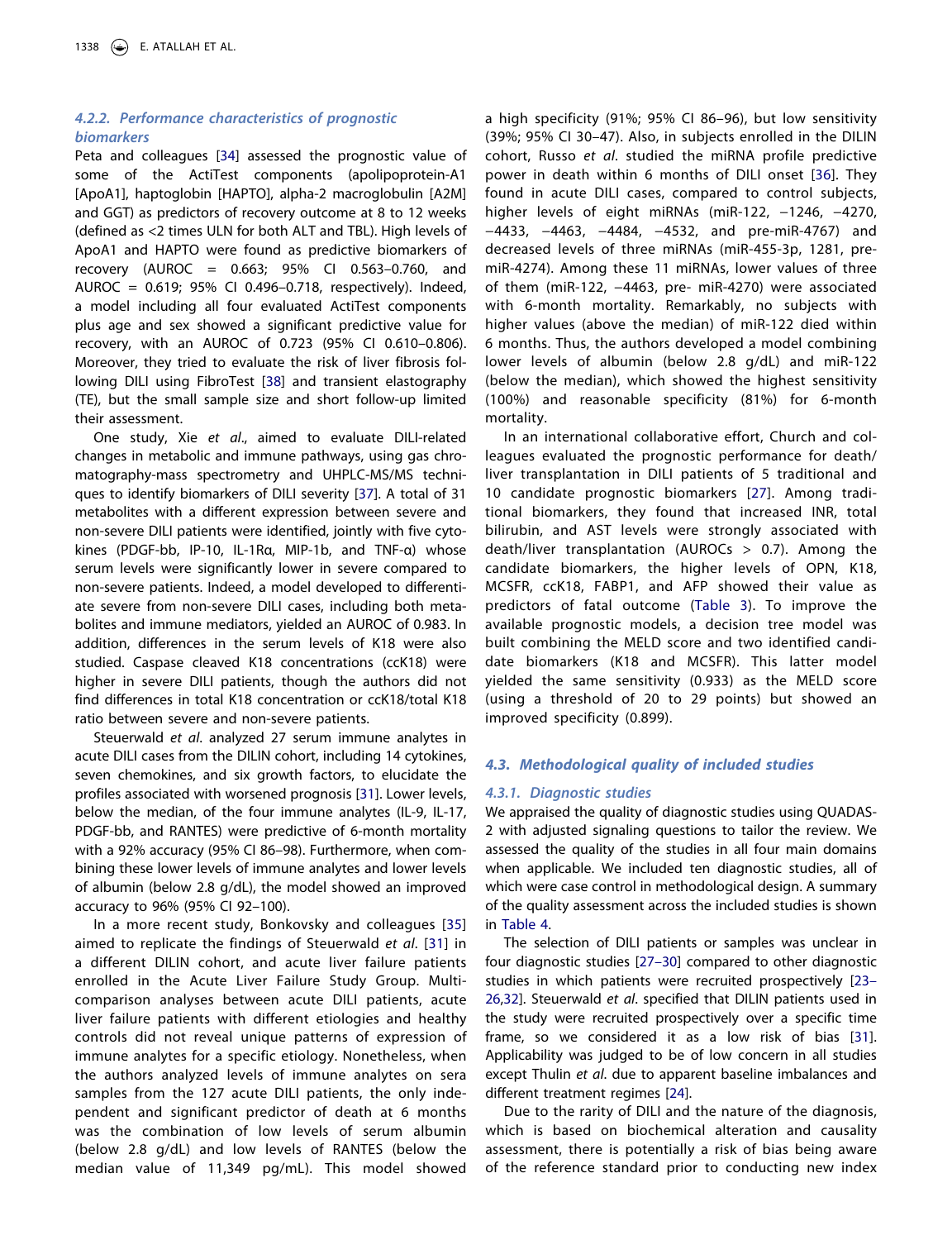<span id="page-13-0"></span>**Table 4.** Risk of bias summary for diagnostic studies: review authors' judgments about each domain for each included study.

| Study ID                                            | Patient        | Index      | Reference  | Flow and       |
|-----------------------------------------------------|----------------|------------|------------|----------------|
|                                                     | selection      | test       | standard   | timing         |
| Bell 2012 [30]                                      | Unclear        | High       | Low        | High           |
| Dragoi 2018 [23]                                    | Low            | High       | Low        | Unclear        |
| Ma 2019 [32]                                        | Low            | High       | Low        | Unclear        |
| Soga 2011 [28]                                      | Unclear        | High       | Unclear    | Unclear        |
| Zhang 2020 [25]                                     | Low            | High       | High       | Low            |
| Huang 2020 [29]                                     | Unclear        | High       | Unclear    | Unclear        |
| Thulin 2014 [24]                                    | Low            | High       | High       | Low            |
| Rupprechter 2020                                    | Low            | Low        | High       | Low            |
| [26]<br>Church 2019 [27]<br>Steuerwald 2013<br>[31] | Unclear<br>Low | Low<br>Low | Low<br>Low | Low<br>Unclear |

#### *4.3.2. Prognostic studies*

We used the quality of prognostic study tool (QUIPS) to appraise the quality of six included studies that investigated prognostic biomarkers or models, as shown in [Table 5.](#page-13-1) The population in Peta *et al*. included only mild cases of DILI with ALT ranging from 244 to 414 U/L and was therefore judged as a moderate risk of bias [\[34](#page-17-11)]. The remaining studies included patients with all grades of DILI severities and were at low risk of bias. Russo *et al*. and Steuerwald *et al*. were deemed as moderate risk of attrition bias as they included the same DILIN population with over half of the patients lost from follow-up at 6 months [[31](#page-17-4)[,36](#page-17-8)]. However, Bonkovsky *et al.* was considered as low risk of attrition bias as no subjects from the chosen DILIN

<span id="page-13-1"></span>**Table 5.** Risk of bias summary for prognostic studies: review authors' judgments about each domain for each included study.

| Study ID                | Study<br>participation | Study<br>attrition | Prognostic factor<br>measurement | Outcome<br>measurement | Study<br>confounding | Statistical analysis and<br>reporting |
|-------------------------|------------------------|--------------------|----------------------------------|------------------------|----------------------|---------------------------------------|
| Church 2019 [27]        | Low                    | Low                | Moderate                         | Low                    | Moderate             | Low                                   |
| Russo 2017 [36]         | Low                    | Moderate           | Moderate                         | Low                    | Moderate             | Low                                   |
| Peta 2017 [34]          | Moderate               | Low                | Moderate                         | Moderate               | Low                  | Low                                   |
| Xie 2019 [37]           | Low                    | Low                | Moderate                         | Low                    | Low                  | Low                                   |
| Steuerwald 2013<br>[31] | Low                    | Moderate           | Moderate                         | Low                    | Moderate             | Low                                   |
| Bonkovsky 2019<br>[35]  | Moderate               | Low                | Moderate                         | Low                    | Moderate             | Moderate                              |

diagnostic tests. Therefore, having a pre-specified threshold for the index test studied before analysis is important to avoid potential overfitting diagnostic accuracy that can limit the external validity of the results. The threshold values were pre-specified in Rupprechter *et al.* [[26\]](#page-17-2), Church *et al.* [\[27](#page-17-5)], and Steuerwald *et al.* [[31](#page-17-4)], so we classified them as low risk of bias compared to other studies.

In the reference standard domain of risk of bias assessment, we considered undertaking causality assessment in addition to elevation of liver enzymes as a quality measure for identifying DILI cases. Five included studies followed the RUCAM causality assessment score as the reference standard to establish DILI cases and were classified as low risk of bias [\[23](#page-16-22),[27,](#page-17-5)[30–32](#page-17-3)]. In contrast, three prospective studies defined cases based on ALT elevation alone following drug exposure and were therefore judged as high risk of bias [[24–26\]](#page-16-23). Two studies, Soga *et al*. and Huang *et al*., did not specify a reference standard for defining DILI cases [[28](#page-17-0)[,29](#page-17-1)].

We have considered specifying the interval between DILI occurrence and blood sampling as a quality measure, which was not clearly defined in four studies [[23,](#page-16-22)[28,](#page-17-0)[29,](#page-17-1)[32\]](#page-17-6). It was unclear if all patients in Steuerwald *et al*. had causality assessment and adjudication [[31\]](#page-17-4). In Bell *et al*. study, a proportion of patients did not receive the reference standard and was therefore classified as high risk of bias [[30\]](#page-17-3).

cohort lost follow-up [[35\]](#page-17-7). We judged all studies as moderate risk of bias in the prognostic factor measurement domain as prognostic models reported have not been validated and the cut-off values used were chosen following exploratory analysis of biomarkers. We judged all studies as low risk of bias in the outcome measurement domain except Peta *et al.* [[34](#page-17-11)]. The authors used DILI recovery at 12 weeks as an endpoint (defined as ALT < 2 ULN and TBL < 2 ULN), which is not a wellvalidated clinical endpoint in DILI.

Four studies included samples from the DILIN cohort and reported mortality at 6 months [\[27,](#page-17-5)[31,](#page-17-4)[35](#page-17-7)[,36](#page-17-8)]. However, confounders for death were not clearly specified with only half of deaths being due to liver disease [\[36](#page-17-8)]. Therefore, we classified the risk of bias as moderate in the above studies for the study confounding domain.

All included studies presented data sufficiently and built prognostic models based on a conceptual framework with low concern regarding selective reporting of results, except for Bonkovsky *et al*., who did not report the AUROC values though it was planned in the statistical analysis [[35](#page-17-7)].

## **5. Discussion**

In this first systematic review focused on the application of biomarkers for the diagnosis of idiosyncratic DILI and prognostic evaluation of the acute DILI event, we found only 14 studies overall that met pre-defined criteria for inclusion.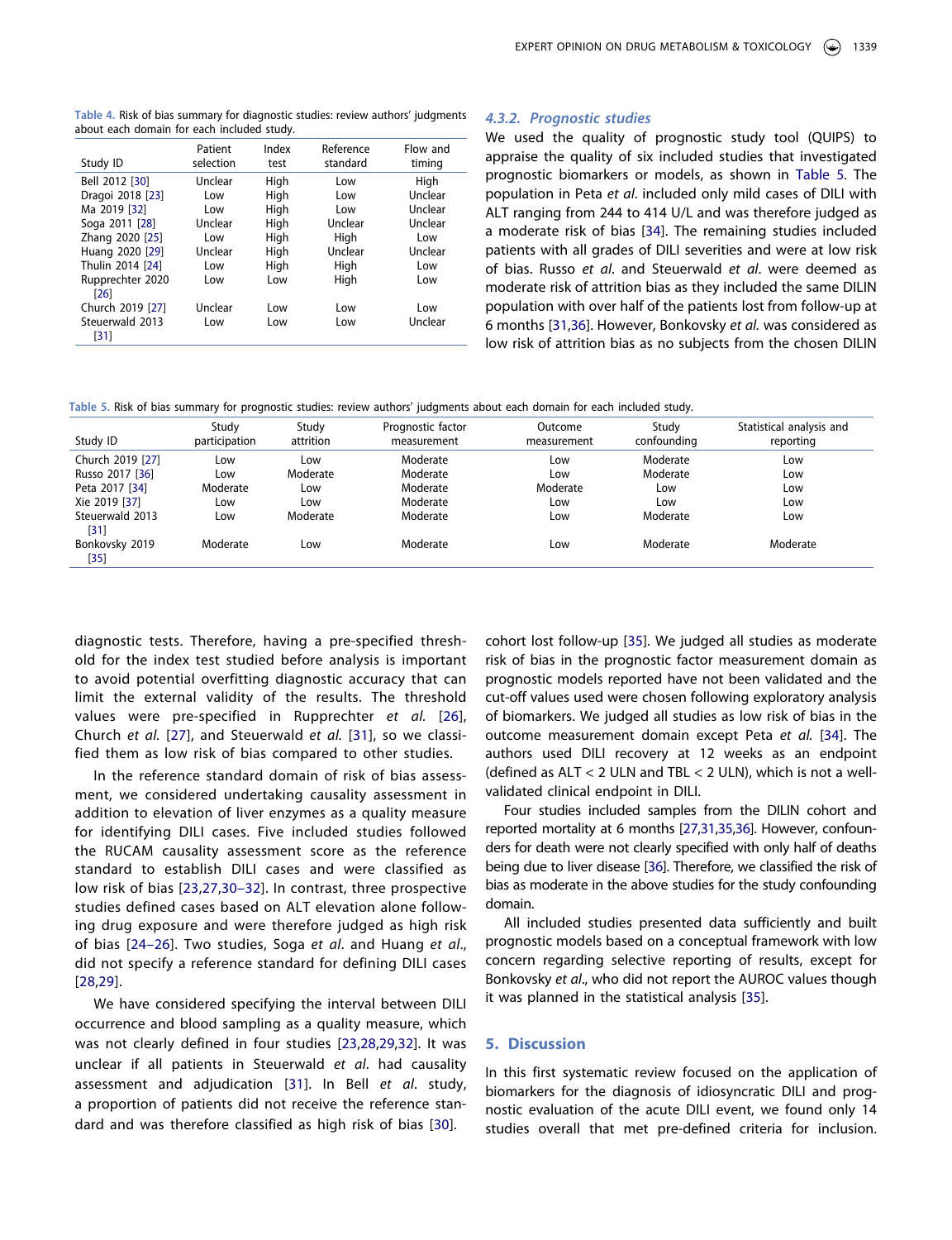Study designs included both system biology approach and candidate biomarker studies to identify putative biomarkers. However, assessments of the role of biomarkers in the diagnosis of DILI were limited by the fact that only three studies included individuals with other liver injuries unrelated to drug exposure as a comparator [\[23,](#page-16-22)[28,](#page-17-0)[29](#page-17-1)]; hence, the potential of a biomarker to distinguish DILI from other alternative etiology of acute liver injury was not sufficiently evaluated. Moreover, studies investigating DILI biomarkers in patients with underlying liver diseases such as nonalcoholic fatty liver disease and chronic viral hepatitis are lacking, which highlights another important gap in the field.

One prospective DILI cohort was used as a discovery set for four different studies, each identifying a different combination of biomarkers associated with a particular phenotype or prognosis of DILI [[27,](#page-17-5)[31](#page-17-4)[,35](#page-17-7),[36\]](#page-17-8). However, data from individual cases were not available for further modeling or meta-analysis. In the largest longitudinal cohort involving 141 DILI patients, of which 15 died or received transplantation, a combination of MELD score, serum K18 and MCSFR was able to identify 14 out of 15 with adverse outcomes [[27](#page-17-5)]. The latter algorithm, as well as significant findings from other cohort studies, requires validation in a further independent cohort.

The few biomarkers that have been assessed in more than one study include K18, GLDH, AFP, and miR-122 [[24](#page-16-23)[,26](#page-17-2)[,27,](#page-17-5)[36,](#page-17-8)[37](#page-17-10)]. Both K18 and ccK18 have been elevated during drug therapy of combination therapy for tuberculosis and HIV [[24](#page-16-23)], and the relationship between DILI and the ratio between the two was inconsistent in different studies [[27](#page-17-5)[,37](#page-17-10)].

The diagnostic value of the AFP was evaluated in two studies [[24](#page-16-23)[,27\]](#page-17-5). In the TB/HIV study, AFP was the only biomarker that did not correlate with ALT, which might be explained by its role as a cell regeneration marker rather than a liver injury. Its prognostic role in intrinsic DILI has been well described, and an increase in AFP level was shown to predict favorable outcome in paracetamol-induced liver injury [[39](#page-17-13)]. In contrast, in an idiosyncratic DILI cohort, raised AFP levels significantly predicted death or liver transplantation at 6 months [\[27\]](#page-17-5).

<span id="page-14-1"></span><span id="page-14-0"></span>miR-122 was the most sensitive biomarker to elevate from baseline following hepatotoxic drugs and reached a sensitivity of 100% for predicting death in 6 months when combined with albumin [[24,](#page-16-23)[26](#page-17-2),[36](#page-17-8)]. Furthermore, a recent study explored its potential practical use as a pointof-care biomarker by measuring its level in capillary blood [[40\]](#page-17-14). Despite its value, the significant interindividual variability of miR-122 shown by Church *et al*. and Rupprechter *et al*. limits its use as a liver-specific biomarker [[26,](#page-17-2)[27\]](#page-17-5). Therefore, PSTC has recently prioritized GLDH over mir-122 to pursue biomarker qualification [[27\]](#page-17-5). The time between DILI detection and blood sampling might contribute to the variability of biomarkers and lacked standardization across studies. Blood sampling in the DILIN cohort was performed within 2 weeks of the liver injury compared to 4 weeks in the SAFE-T cohorts. Nonetheless, Church *et al.* did not find a significant correlation between the levels of biomarkers and the time between symptom onset and blood sampling [[27\]](#page-17-5). It also

generated a controversy whether degradation with time in the samples used by Church *et al*. played a part in this variability [\[27](#page-17-5)]. However, there was no correlation between sample age and miR-122 variation in the SAFE-T healthy volunteers [[41,](#page-17-15)[42\]](#page-17-16).

<span id="page-14-2"></span>Despite choosing a low threshold for case finding of DILI, targeted bile acid metabolites were strongly predictive of early diagnosis of DILI and significantly increased in proportion to the severity of the liver injury. However, these findings have not been validated in a second cohort, a limitation with most of the positive findings described. In contrast, the proteomics approach identified apolipoprotein E as a potential biomarker in DILI which was not differentially expressed in a nonalcoholic fatty liver disease (NAFLD) cohort [\[30\]](#page-17-3). Moreover, when Soga and colleagues studied metabolomic profiles in different liver diseases, c-glutamyl dipeptides were increased in all liver injuries compared to healthy controls [[28](#page-17-0)]. This elevation may represent reduced hepatocellular glutathione (GSH) production; however, different types of c-glutamyl dipeptide showed variable elevation across liver pathologies for an unclear reason. In DILI patients, γ-Glu-Citrulline was significantly elevated and showed high diagnostic accuracy when integrated with ALT in a statistical model.

<span id="page-14-3"></span>Following the rising number of DILI cases globally from the traditional Chinese medicine *Polygonum multiflorum* Thunb. [\[43](#page-17-17)[,44\]](#page-17-18), two Chinese studies explored metabolic profiles of PM-DILI at different time points [\[25](#page-16-24)[,29\]](#page-17-1). One study investigated potential metabolic risk factors of PM-induced liver injury and found differences in baseline metabolites linked to multiple metabolic pathways suggesting low-grade inflammation and immune dysfunction in individuals susceptible to PM-induced liver injury [\[25\]](#page-16-24). This was consistent with previous data, which highlighted that patients with auto-immune diseases were more likely to develop PM-induced liver injury [\[45\]](#page-17-19). On the other hand, the other study identified metabolic signals in PM-induced liver injury cases, mainly in amino acids and sphingolipid metabolisms, compared to healthy and liver injuries secondary to auto-immune hepatitis or HBV infection [\[29](#page-17-1)].

<span id="page-14-4"></span>Primary bile acid biosynthesis and alpha-linolenic acid metabolism pathways have been linked to the severity of DILI. The level of metabolites negatively correlated with proinflammatory (PDGF-bb, TNF-α, IP-10, and MIP-1b) and antiinflammatory cytokines (IL-1Rα) [[37\]](#page-17-10). However, the significant reduction in most of the cytokines' levels in severe DILI patients may represent a state of immune dysfunction or immune paresis that has been observed in patients with acute liver failure [[46](#page-17-20)]. In the DILIN cohort, five cytokines (IL-12, IL-17, PDGF-bb, RANTES, and TNF-α) were lower in patients with acute liver failure; and in a Chinese cohort, levels of PDGF-bb and TNF-α were lower in the severe DILI group [\[31](#page-17-4)[,37\]](#page-17-10). Therefore, cytokines may have a future role in predicting patients with a high risk of dying following DILI.

<span id="page-14-6"></span><span id="page-14-5"></span>Systematic identification of DILI remains difficult and labor intensive even in hospitalized patients [[47](#page-17-21)]. Despite the development of several diagnostic DILI biomarkers, clinicians still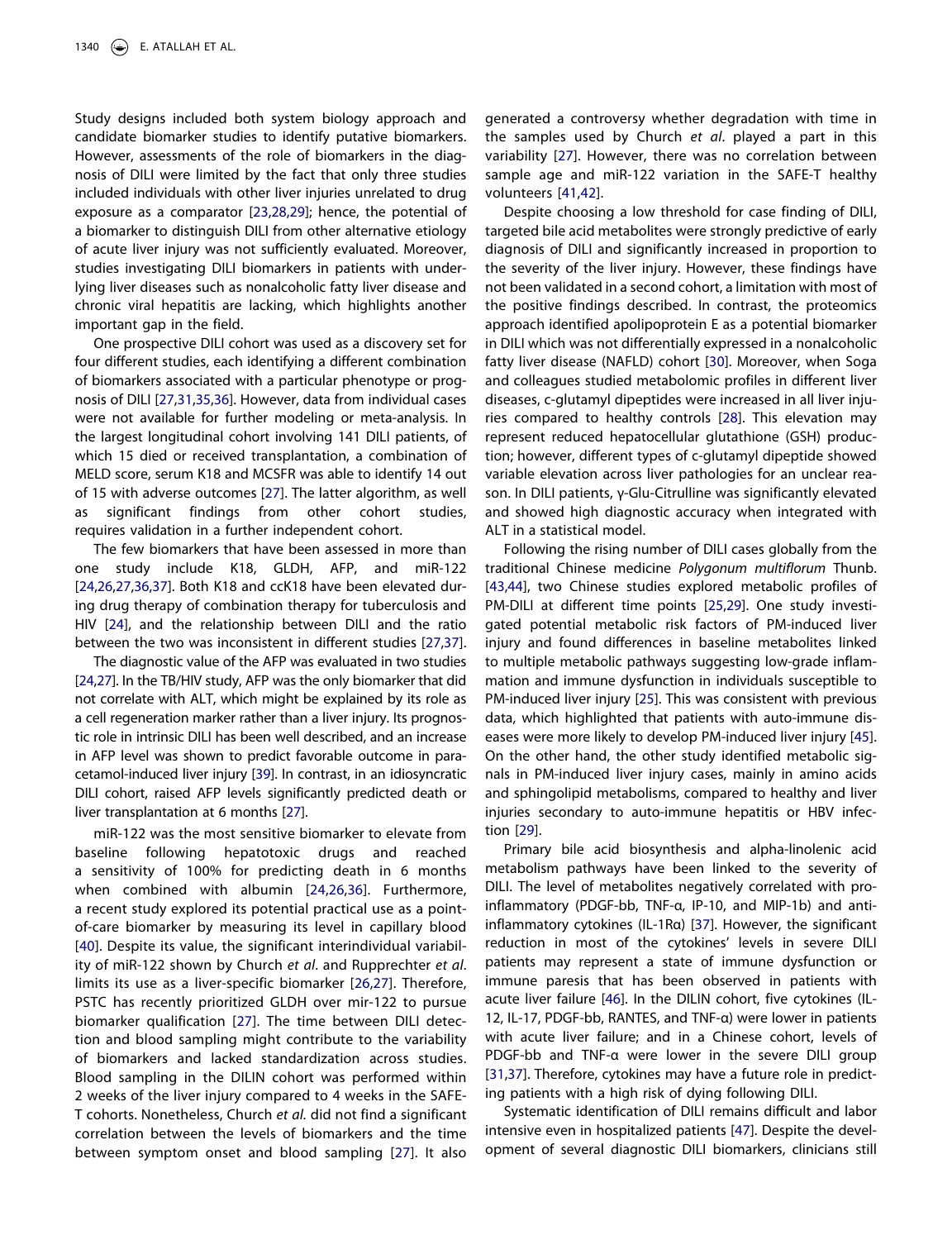face a challenge trying to identify the culprit drug in patients who take multiple medications. In vitro methods, using monocyte-derived hepatocyte-like (MH) cells from peripheral blood of DILI patients, have been developed to identify drugs that caused DILI with high specificity [[33\]](#page-17-9).

Besides its novelty and relevance in the field, the strengths of this review include the adoption of high methodological standards by performing a comprehensive literature search, detailed scrutiny of included studies, and rigorous independent risk of bias assessment. The review included a small number of studies, the majority of which in turn included a small number of participants. In addition, data from heterogeneous populations and outcomes, were unsuitable for pooling in quantitative analysis. This systematic review demonstrated the potential for a system biology approach in the derivation cohort with serum metabolome and targeted bile acid profiling, revealing the role of bile acid metabolism in DILI pathogenesis [[32](#page-17-6)].

## **6. Conclusion**

Our systematic review emphasizes that there is a clear case of need for research in this area. The low prevalence of DILI may explain the challenges of conducting such studies; therefore, larger prospective studies with collaborative efforts are required to qualify candidate biomarkers and suggest that a coordinated iterative process is needed.

## **7. Expert opinion**

There is an important case of need both during drugdevelopment and clinical practice for new tests that distinguish DILI from alternative etiology for acute liver injury and chronic liver diseases. Biomarkers that distinguish selfresolving elevation of liver enzymes (referred to as adaptation), and therefore recovery, from progression and therefore serious liver injury in DILI will transform monitoring in clinical trials and strengthen regulatory approval of novel molecular entities. These safety biomarkers are crucial to reduce the late attrition of drugs during their pre-clinical development and post-marketing withdrawals as well as for effective monitoring of drug therapy in clinical practice.

<span id="page-15-1"></span><span id="page-15-0"></span>Interestingly, innovative research methodologies such as genome-wide association studies (GWAS) have been adopted in DILI research soon after their introduction. This delivered a major breakthrough [\[48\]](#page-17-22) and triggered the formation of a large global research collaboration leading to identification of genetic markers associated with DILI secondary to over 20 of currently used medications [\[49,](#page-17-23)[50](#page-17-24)]. Surprisingly, other system biology approaches and technologies are yet to yield similar success. One of the key reasons for lack of progress is that the study should be designed to identify patients with acute liver injury early in the course of the event, even before diagnosis is confirmed (for which the study should be seamlessly integrated into clinical pathways and enroll sufficient number of cases of uncommon, yet a serious adverse event to match the context of use of the candidate biomarkers. Only multicenter collaboration with harmonized protocols can deliver such a program effectively.

It was striking to note that the most relevant full texts identified in the search were review articles rather than primary studies. Hence, time is ripe for a step change in the field and to focus future academic efforts on primary research. First of all, candidate biomarkers identified through the most robust studies highlighted in our systematic review should be prioritized for validation. Currently, the combination of K18 and MCSFR, when used in conjunction with MELD score, is the only panel that appears to add value in prognostication of DILI event. As technologies mature investigations exploring the utility of new biomarkers such as microRNAs and extracellular vesicles will follow. It is important to recognize that several lines of evidence highlight the role of adaptive immune response as the common distal event in the development of DILI. Moreover, future drug pipeline is enriched by small molecules and biologics targeting the immune system. Therefore, characterization of immune mechanisms underpinning DILI may reveal biomarkers that typify the event. Unique features of circulating and infiltrating cell types may be carrying the hallmarks of DILI.

## **Author Contributions**

E Atallah drafted the protocol, designed the search strategy, screened studies for eligibility, extracted data from included studies, assessed the methodological quality of studies and drafted the final review. C Freixo screened studies for eligibility, extracted data from included studies, and contributed to the text of the final review. I Alvarez-Alvarez screened studies for eligibility, extracted data from included studies, assessed the methodological quality of included studies, and contributed to the text of the final review. FJ Cubero, GA Kullak-Ublick, and AL Gerbes provided expert opinion and contributed the text of the final review. GP Aithal provided expert opinion on the whole review, involved in decision making, reviewed and revised the manuscript.

All authors approved the final version of the article, including the authorship list.

## **Declaration of Interest**

GP Aithal has received consulting fees from Pfizer and GlaxoSmithKline paid to the University of Nottingham. C Frexio works as a Pharmaceutical Medicine Physician for Novo Nordisk A/S. I Alvarez-Alvarez holds a Sara Borrell contract (CD20/00083) funded by ISCIII. The authors have no other relevant affiliations or financial involvement with any organization or entity with a financial interest in or financial conflict with the subject matter or materials discussed in the manuscript apart from those disclosed.

### **Acknowledgement**

We acknowledge the support of the Translational Safety Biomarker Pipeline (TransBioLine) consortium (GPA, GKU and ALG members) for their internal review process of the review. This article/publication is supported by COST Action CA17112 Prospective European Drug-Induced Liver Injury Network, supported by COST (European Cooperation in Science and Technology). COST is a funding agency for research and innovation networks. Our Actions help connect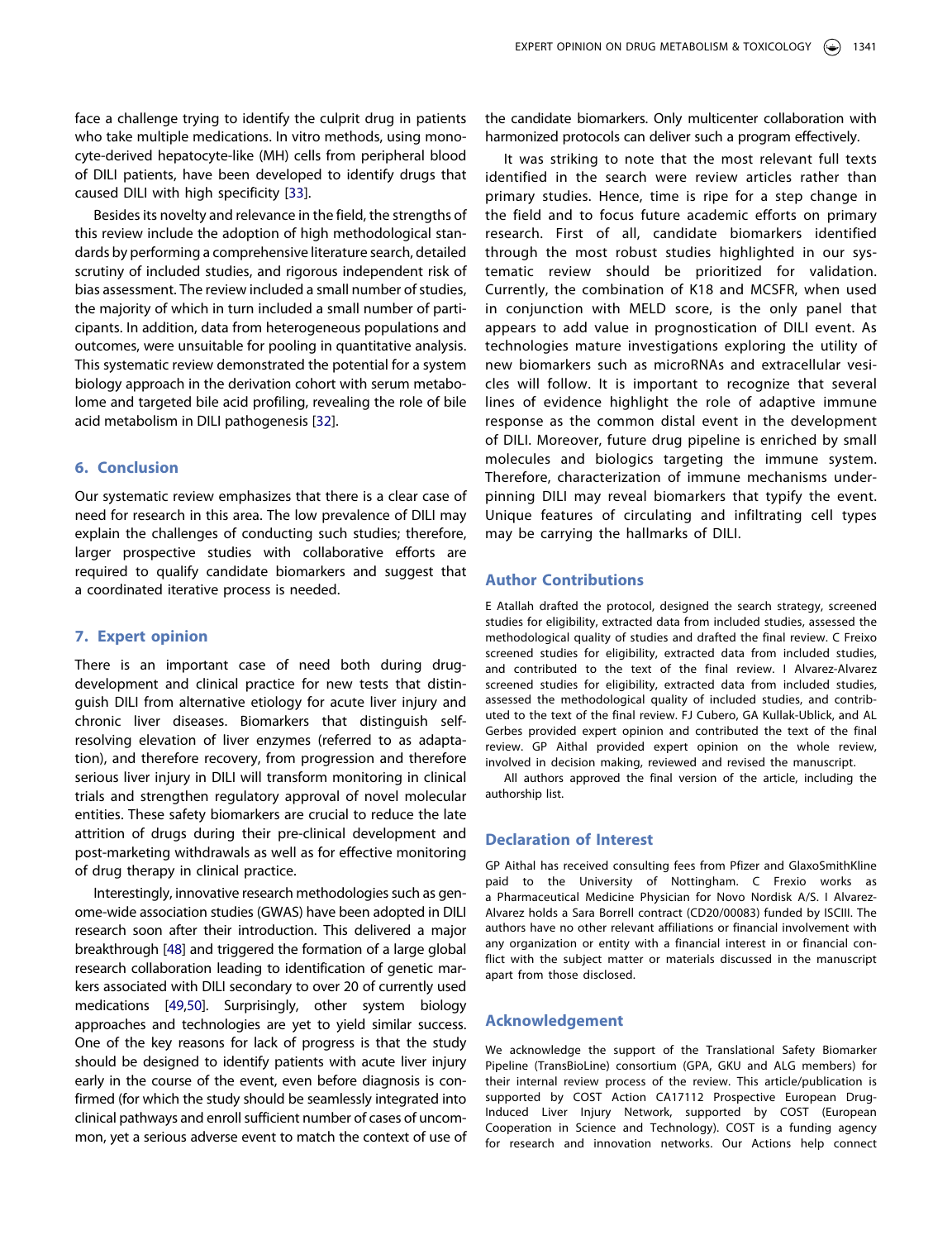research initiatives across Europe and enable scientists to grow their ideas by sharing them with their peers. This boosts their research, career and innovation ([www.cost.eu\)](www.cost.eu).

## **Funding**

This paper was funded by the Innovative Medicines Initiative 2 Joint Undertaking under grant agreement No 821283 (www.imi.europa.eu). This Joint Undertaking receives support from the European Union's Horizon 2020 research and innovation programme and EFPIA. Translational Safety Biomarker Pipeline (TransBioLine): Enabling development and implementation of novel safety biomarkers in clinical trials and diagnosis of disease' — 'TransBioLine' ('action'). Grant Number: 821283.

## **Disclaimer**

The communication reflects the authors' view and that neither IMI nor the European Union, EFPIA, or any Associated Partners are responsible for any use that maybe made of the information contained therein.

#### **Reviewer Disclosures**

Peer reviewers on this manuscript have no relevant financial or other relationships to disclose.

## **ORCID**

Edmond Atallah http://orcid.org/0000-0002-7341-9174 Ismael Alvarez-Alvarez **http://orcid.org/0000-0001-6271-0604** F.J Cubero **b** http://orcid.org/0000-0003-1499-650X Gerd A. Kullak-Ublick **http://orcid.org/0000-0002-0757-4408** Guruprasad P. Aithal **http://orcid.org/0000-0003-3924-4830** 

## **References**

Papers of special note have been highlighted as either of interest (•) or of considerable interest (••) to readers.

- <span id="page-16-0"></span>1. Björnsson ES, Bergmann OM, Björnsson HK, et al. Incidence, presentation, and outcomes in patients with drug-induced liver injury in the general population of Iceland. Gastroenterology. [2013;](#page-1-6)144 (7):1419–1425.
- <span id="page-16-1"></span>2. Shen T, Liu Y, Shang J, et al. Incidence and etiology of drug-induced liver injury in Mainland China. Gastroenterology. [2019](#page-1-7) Jun;156(8):2230–2241 e11.
- <span id="page-16-2"></span>3. Aithal GP, Watkins PB, Andrade RJ, et al. Case definition and phenotype standardization in drug-induced liver injury. Clin Pharmacol Ther. [2011](#page-1-8) Jun;89(6):806–815.
- **•• The recommendations from the DILI expert group to achieve consistency and homogeneity in the definition, characterization, and classification of DILI that are now accepted as standards. They include DILI case definition, threshold criteria, pattern of liver injury, causality assessment, severity assessment, chronicity, and an algorithm for evaluation of potential subjects.**
- <span id="page-16-3"></span>4. Singhal R, Harrill AH, Menguy-Vacheron F, et al. Benign elevations in serum aminotransferases and biomarkers of hepatotoxicity in healthy volunteers treated with cholestyramine. BMC Pharmacol Toxicol. [2014](#page-1-9) Aug 3;15(1):42.
- <span id="page-16-4"></span>5. Harrill AH, Roach J, Fier I, et al. The effects of heparins on the liver: application of mechanistic serum biomarkers in a randomized study in healthy volunteers. Clin Pharmacol Ther. [2012](#page-1-9) Aug;92 (2):214–220.
- <span id="page-16-5"></span>6. Jiang F, Yan H, Liang L, et al. Incidence and risk factors of anti-tuberculosis drug induced liver injury (Dili): large cohort

study involving 4652 Chinese adult tuberculosis patients. Liver Int. [2021](#page-1-10) Jul;41(7):1565–1575.

- <span id="page-16-6"></span>7. Kullak-Ublick GA, Andrade RJ, Merz M, et al. Drug-induced liver injury: recent advances in diagnosis and risk assessment. Gut. [2017](#page-1-11) Jun;66(6):1154–1164.
- <span id="page-16-7"></span>8. Tillmann HL, Suzuki A, Barnhart HX, et al. Tools for causality assessment in drug-induced liver disease. Curr Opin Gastroenterol. [2019](#page-1-12) May;35(3):183–190.
- <span id="page-16-8"></span>9. European Association for the Study of the Liver. Electronic address eee, Clinical Practice Guideline Panel C, Panel m. EASL clinical practice guidelines: drug-induced liver injury. J Hepatol. [2019](#page-2-0) Jun;70(6):1222–1261.
- <span id="page-16-9"></span>10. Temple R. Hy's law: predicting serious hepatotoxicity. Pharmacoepidemiol Drug Saf. [2006](#page-2-1) Apr;15(4):241–243.
- <span id="page-16-10"></span>11. Andrade RJ, Lucena MI, Fernández MC, et al. Drug-induced liver injury: an analysis of 461 incidences submitted to the Spanish registry over a 10-year period. Gastroenterology. [2005](#page-2-2);129 (2):512–521.
- <span id="page-16-11"></span>12. Chalasani N, Bonkovsky HL, Fontana R, et al. Features and outcomes of 899 patients with drug-induced liver injury: the DILIN prospective study. Gastroenterology. [2015;](#page-2-2)148(7):1340–1352.e7.
- <span id="page-16-12"></span>13. FDA letter of support for drug-induced liver injury (Dili) biomarker(s). [2016](#page-2-3) [cited 2021 09 03]. Available from: [https://](https://www.fda.gov/downloads/Drugs/DevelopmentApprovalProcess/UCM517355.pdf)  [www.fda.gov/downloads/Drugs/DevelopmentApprovalProcess/](https://www.fda.gov/downloads/Drugs/DevelopmentApprovalProcess/UCM517355.pdf)  [UCM517355.pdf](https://www.fda.gov/downloads/Drugs/DevelopmentApprovalProcess/UCM517355.pdf)
- <span id="page-16-13"></span>14. Roth SE, Avigan MI, Bourdet D, et al. Next-generation dili biomarkers: prioritization of biomarkers for qualification and best practices for biospecimen collection in drug development. Clin Pharmacol Ther. [2020](#page-2-3) Feb;107(2):333–346.
- <span id="page-16-14"></span>15. Safer and faster evidence-based translation (SAFE-T). [cited 2021 09 03]. Available from: [https://www.imi.europa.eu/projects-results/pro](https://www.imi.europa.eu/projects-results/project-factsheets/safe-t) [ject-factsheets/safe-t](https://www.imi.europa.eu/projects-results/project-factsheets/safe-t)
- <span id="page-16-15"></span>16. C-Path's predictive safety testing consortium (PSTC). [cited 2021 09 03]. Available from: <https://c-path.org/programs/pstc/>
- <span id="page-16-16"></span>17. Page MJ, McKenzie JE, and Bossuyt PM, et al. The PRISMA 2020 statement: an updated guideline for reporting systematic reviews. BMJ. [2020](#page-2-4) ;372:n71 doi:[10.1136/bmj.n71](https://doi.org/10.1136/bmj.n71) [https://www.bmj.com/con](https://www.bmj.com/content/bmj/372/bmj.n71.full.pdf) [tent/bmj/372/bmj.n71.full.pdf.](https://www.bmj.com/content/bmj/372/bmj.n71.full.pdf)
- <span id="page-16-17"></span>18. Glanville J, Cikalo M, Crawford F, et al. Handsearching did not yield additional unique FDG-PET diagnostic test accuracy studies compared with electronic searches: a preliminary investigation. Res Synth Methods. [2012](#page-2-5) Sep;3(3):202–213.
- <span id="page-16-18"></span>19. Fontana RJ, Watkins PB, Bonkovsky HL, et al. Drug-induced liver injury network (DILIN) prospective study: rationale, design and conduct. Drug Saf. [2009;](#page-3-0)32(1):55–68.
- <span id="page-16-19"></span>20. Hayden JA, Cote P, Bombardier C. Evaluation of the quality of prognosis studies in systematic reviews. Ann Intern Med. [2006](#page-3-1) Mar 21;144(6):427–437.
- <span id="page-16-20"></span>21. Whiting PF, Rutjes AW, and Westwood ME, et al. QUADAS-2: a revised tool for the quality assessment of diagnostic accuracy studies. Ann Intern Med. [2011](#page-3-1) Oct 18;155(8):529–536 doi:[10.7326/](https://doi.org/10.7326/0003-4819-155-8-201110180-00009) [0003-4819-155-8-201110180-00009.](https://doi.org/10.7326/0003-4819-155-8-201110180-00009)
- <span id="page-16-21"></span>22. FDA-NIH Biomarker Working Group BEST (Biomarkers, EndpointS, and other Tools) Resource. : Silver Spring (MD): Food and Drug Administration (US); [2016](#page-3-2) [https://www.ncbi.nlm.nih.gov/books/](https://www.ncbi.nlm.nih.gov/books/NBK326791/)  [NBK326791/](https://www.ncbi.nlm.nih.gov/books/NBK326791/).
- <span id="page-16-22"></span>23. Dragoi D, Benesic A, Pichler G, et al. Proteomics analysis of monocyte-derived hepatocyte-like cells identifies integrin beta 3 as a specific biomarker for drug-induced liver injury by diclofenac. Front Pharmacol. [2018;](#page-4-1)9:699.
- <span id="page-16-23"></span>24. Thulin P, Nordahl G, Gry M, et al. Keratin-18 and microRNA-122 complement alanine aminotransferase as novel safety biomarkers for drug-induced liver injury in two human cohorts. Liver Int. [2014](#page-4-2) Mar;34(3):367–378.
- <span id="page-16-24"></span>25. Zhang L, Niu M, Wei AW, et al. Risk profiling using metabolomic characteristics for susceptible individuals of drug-induced liver injury caused by Polygonum multiflorum. Arch Toxicol. [2020](#page-4-3) Jan;94(1):245–256.